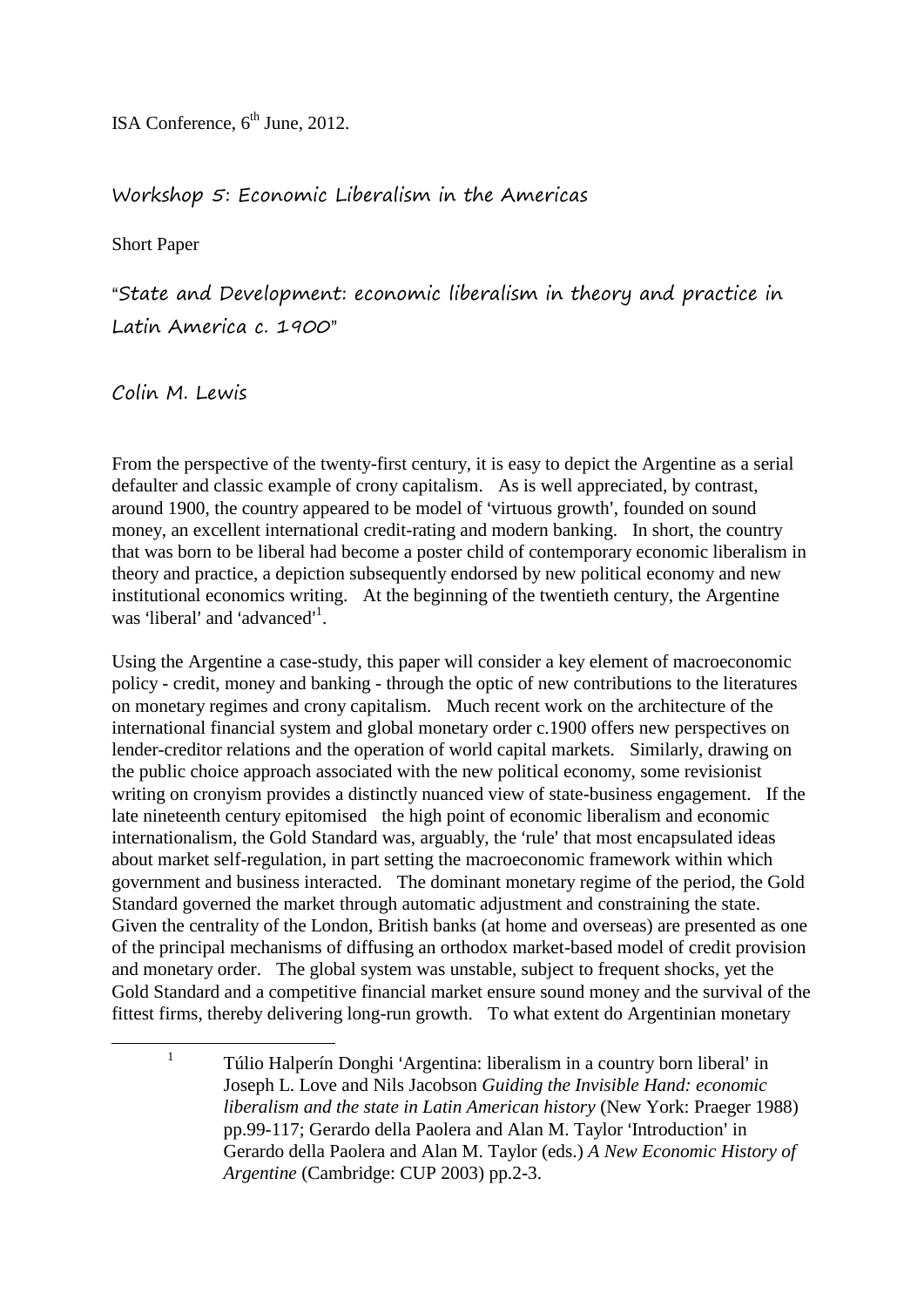and banking arrangements, and the role of London-registered firms operating in the country, conform with these stereotypes, and what insights are offered by new writing? Indeed, how close was the match between theory - old and new - and reality?

The paper begins by surveying select recent additions to the literatures on money, credit and the business of banking. It then presents a stylised monetary history of the Argentine, followed by an assessment of state-firm relations in the banking sector, largely viewed from the perspective of British banks. In the main, the paper takes as given key recent advances, using them to reappraise the history of money, credit and banking in terms of liberalism in theory and practice. The paper does pretend to offer a technical analysis of credit and finance, or of the monetary system, nor does it seek to contribute to the on going 'what-went-wrong' approach to Argentinian history. Rather, it attempts to explain how and why, in some moments, things went right. Echoing revisionist approaches to policy and the politics of policy-making, the paper finds that initial efforts to delivery monetary stability were broadly well received by international agents, despite setback, until a profound loss of confidence provoked by the Baring Crisis, after which the recovery of 'virtue' depended on super-orthodoxy (and luck), and constraining cronyism - to a degree. In the case of the Argentinian banking sector, crony capitalism proved to be a worst-best, not a second-best alternative.

## Some General Propositions

International capital flows assume state capacity and credibility - as well as liquidity in the market. That is, in the case of sovereign borrowing, a credible commitment by governments to service and amortise debt. Private agents investing abroad require a minimum degree of security, a reasonably predictable economic and political order in which to make rational long-term decisions. For individuals and firms, that environment involves calculations about the exchange rate risk as well as about rates of return - an expectation that profits yield a return on capital and cover possible exchange depreciation when remitting from host to home economies, as well as expectations about protection against arbitrary government action. Reputation is and was critical. The ability of states to maintain their own credit shaped the general environment, as much as particular policy stances that had a direct impact on the macroeconomy. Was reputation, and predictability, delivered by adhesions to a rule - the Gold Standard? Could the markets discipline borrowers and ensure a reasonably stable business environment? Might prestigious merchant banks 'police' borrowers, and so ensure a market-friendly (orthodox?) policy  $mix?$ 

<sup>&</sup>lt;sup>2</sup> Marc Flandreau and Juan H. Flores 'Bondholders vs. bond-sellers?: investment banks and conditionality lending in the London market for foreign government debt, 1815-1913' European Historical Economics Society Working Paper 2011 - 0002, pp.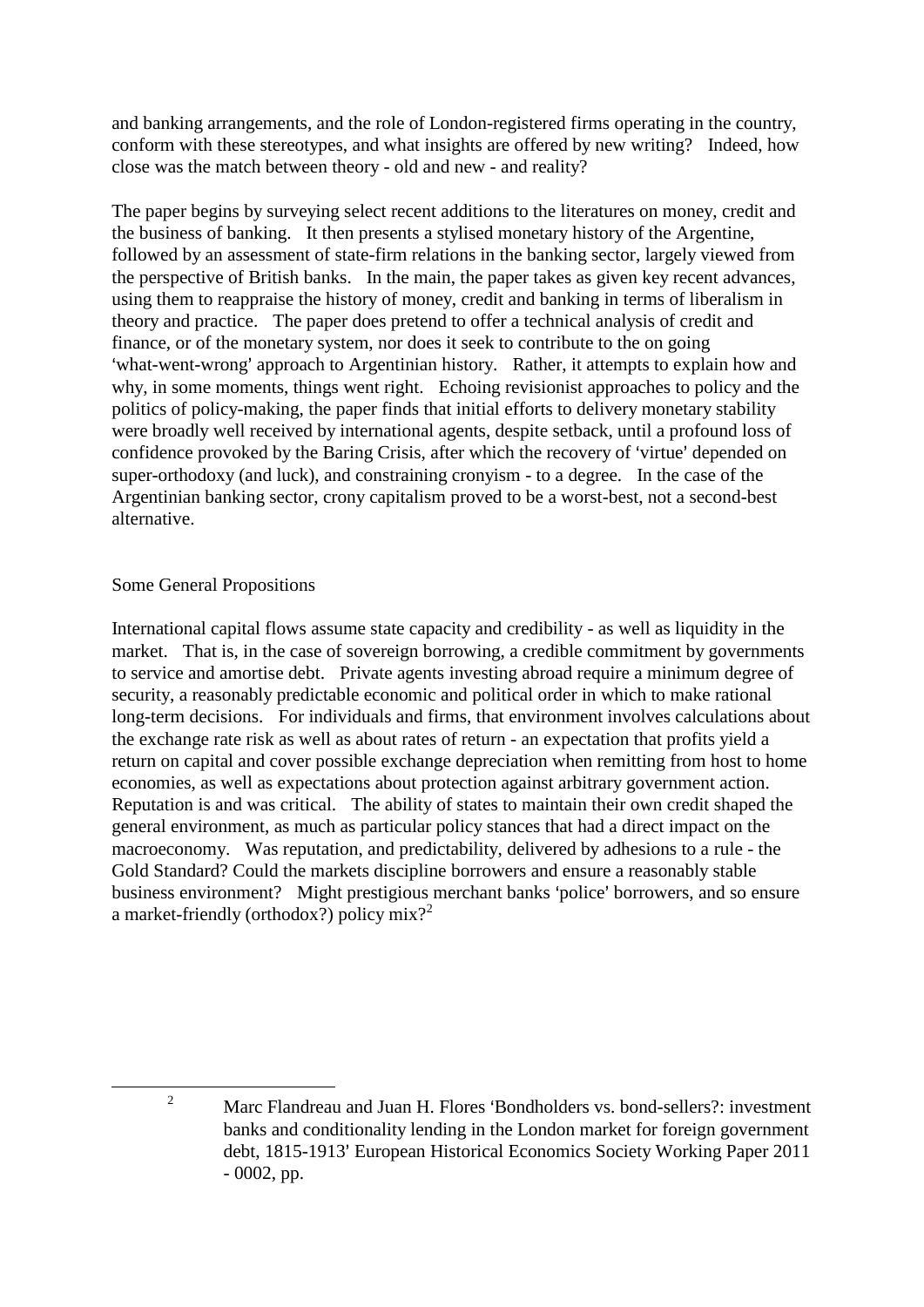Two fairly recent discussions in the Gold Standard literature are relevant for this paper: that 'rules' operated differently in core and peripheral economies, and that there were several 'routes' to regime credibility. Thus, although a number of common assumptions prevailed, namely that the Gold Standard had become the recognised international monetary order by the end of the nineteenth century, and that currencies based on gold implied free convertibility, a fixed exchange rates and unregulated movements of metal and/or capital, quite distinct arrangements functioned for a large part of the nineteenth century. Some (mainly core) economies conformed closely with the formal rules of the 'full' Standard: the currency issue was virtually fully collateralised in gold (save for a small, discretionary fiduciary issue), notes and gold were freely convertible on demand and there was unrestricted movement of capital. Other economies operated a 'proportional' cover system, with the monetary authorities holding large reserves of gold, though a ratio of gold to paper that was substantially less than one hundred per cent of the stock of currency issued. In yet other cases, usually the periphery, it was recognised that economies remained in monetary 'transition' for a large part of the nineteenth century, moving towards gold from paper or bimetallic regimes, transitions that were frequently bumpy and reserves often composed of a mix of bullion, fully-back foreign currency notes and government debt - usually British Treasury bills. Even when formally 'on' the Gold Standard, in many late-nineteenth-century peripheral economies there was little domestic circulation of gold (paper or silver tended to predominate) and reserve ratios (usually a mix of bullion and paper) quite low. In effect, many peripheral countries operated what would later be know as the Gold Exchange Standard, rather than the pure Gold Standard. And even if the Gold Standard signalled good house-keeping - financial and fiscal probity, it was a contingent rule for a number of monetary authorities, and an aspiration for  $\overline{\text{others}}^3$ .

<sup>3</sup> Barry Eichengreen and Marc Flandreau 'Introduction' in Barry Eichengreen and Marc Flandreau (eds.) *The Gold Standard in Theory and History* (London: Routledge, Second Edition 2005) pp.3-5; Michael D. Bordo and Finn E. Kydland 'The Gold Standard as a Rule' Explorations in Economic History XXXII (1995) pp. 423-64; Michael D. Bordo and Rockoff 'The Gold Standard as a "Good Housekeeping Seal of Approval"' *J*ournal of Economic History LVI 2 (1996) pp. 389-428; Maurice Obstfeld and Alan M. Taylor 'Sovereign Risk, Credibility and the Gold Standard: 1870-1913 versus 1925-31' The Economic Journal CXIII 487 (2003) pp. 241-75; Matthias Morys 'The Emergence of the Classical Gold Standard' CHERRY Discussion Paper 12/01 (2012) pp.1-52, see esp. pp14-43.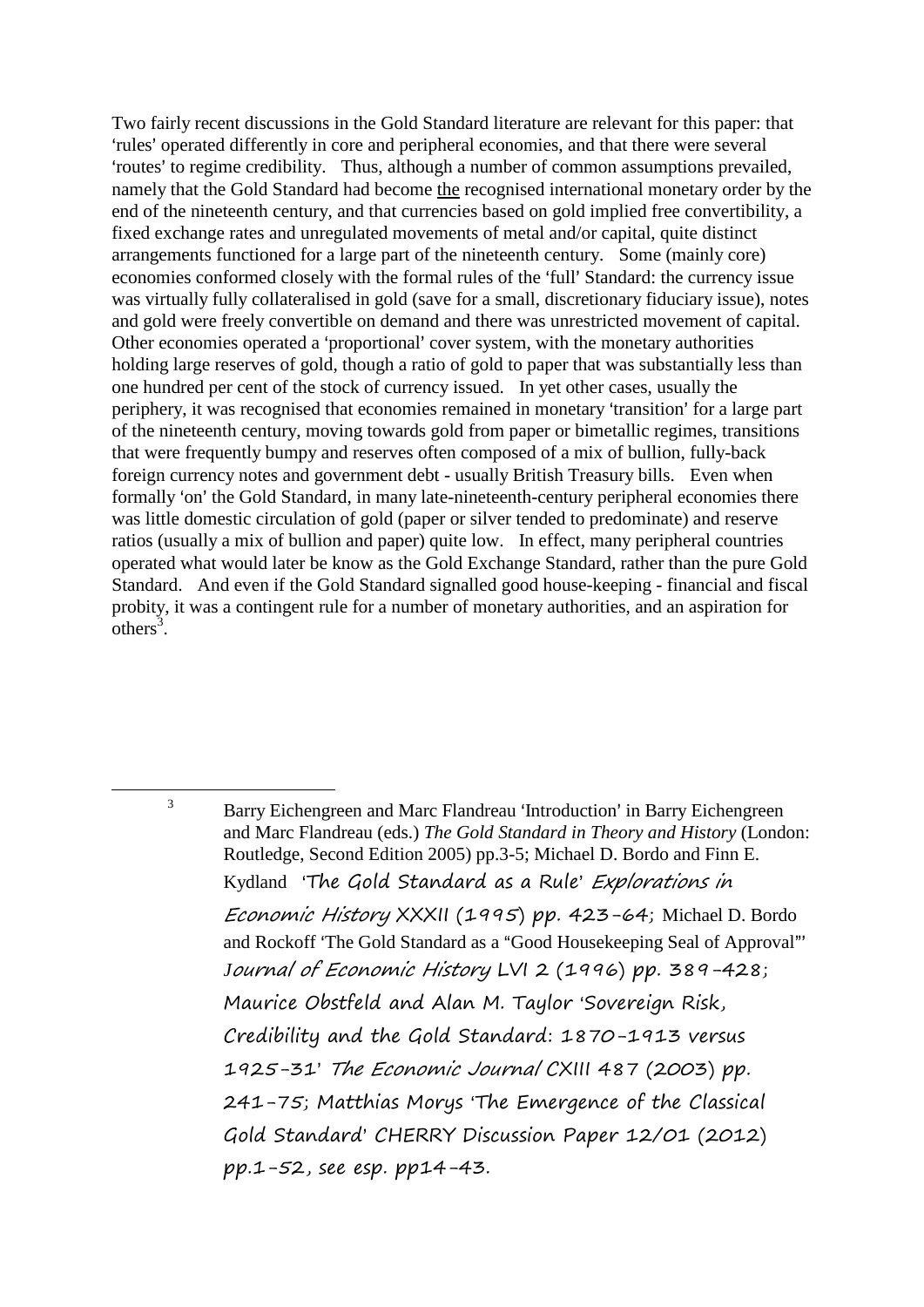Macroeconomic management did not feature in the nineteenth-century lexicon of state craft, yet politicians, policy-makers and economic agents were aware of the implications of individual policies. Taxes affected prices and had distributional consequences; customs duties, even those intended primarily to raise revenue, changed relative prices and benefited some groups at the expense of others. Samuel Amaral argues persuasively that inflation, as a fiscal mechanism, was 'discovered during the early national period, and that its functions were understood and appreciated by those able to apply it to their advantage<sup>4</sup>. Contemporaries may not have theorised about the 'trilemma', but they were aware that particular currency regimes had specific implications for credit systems, the exchange rate and monetary policy - and for the fiscal state<sup>5</sup>. The markets understood that the pure Gold Standard was rarely feasible in peripheral economies, particularly those lacking deep capital markets, well-developed, layered banking and financial institutions, and the means to accumulate substantial stocks of the metal, and that a transition from monetary disorder to order was difficult. Hence aspirations to virtue, coupled with a demonstrable and feasible commitment to deliver, facilitated a tolerance of delinquency - albeit limited. Temporary suspension of the rules of the game was accepted, provided that there was evidence of a credible commitment to re-apply them when conditions permitted. Market perceptions of a determination to be virtuous were enhanced by the presence of a prestigious 'patron' or 'parent bank', that is, the development of relationship banking between creditors and underwriter which gave the former a degree of policy ownership. Such patrons or parents were normally foreign merchant banks, usually London- or Paris-based. Closely involved in floating series of bond issues by particular creditors, the markets assumed that these banks could be relied on to encourage peripheral governments to practice good house-keeping in order to defend their own reputation as well that of capital-importing/creditor economies<sup>6</sup>.

4 Samuel Amaral El descubrimiento de la financiación inflacionaria: Buenos Aires, 1790-1830<sup>,</sup> Investigaciones y Ensayos XXXVII (1988) pp.379-418.

1

- $5$  Maurice Obstfeld, Jay C. Shambaugh and Alan M. Taylor (2005). 'The Trilemma in History: Tradeoffs Among Exchange Rates, Monetary Policies, and Capital Mobility= American Economic Journal II 2 (2010) pp.57-94.
- 6 Marc Flandreau 'Crises and Punishment. moral hazard and the pre-1914 International Financial Architecture' in Marc Flandreau (ed.) Money Doctors. The Experience of International Financial Advice, 1850-2000. (London: Routledge 2003) pp.13-48; Marc Flandreau and Juan H. Flores 'Bondholders vs. bond-sellers?: investment banks and conditionality lending in the London market for foreign government debt, 1815-1913' European Historical Economics Society Working Paper 2011 - 0002, pp.1-41.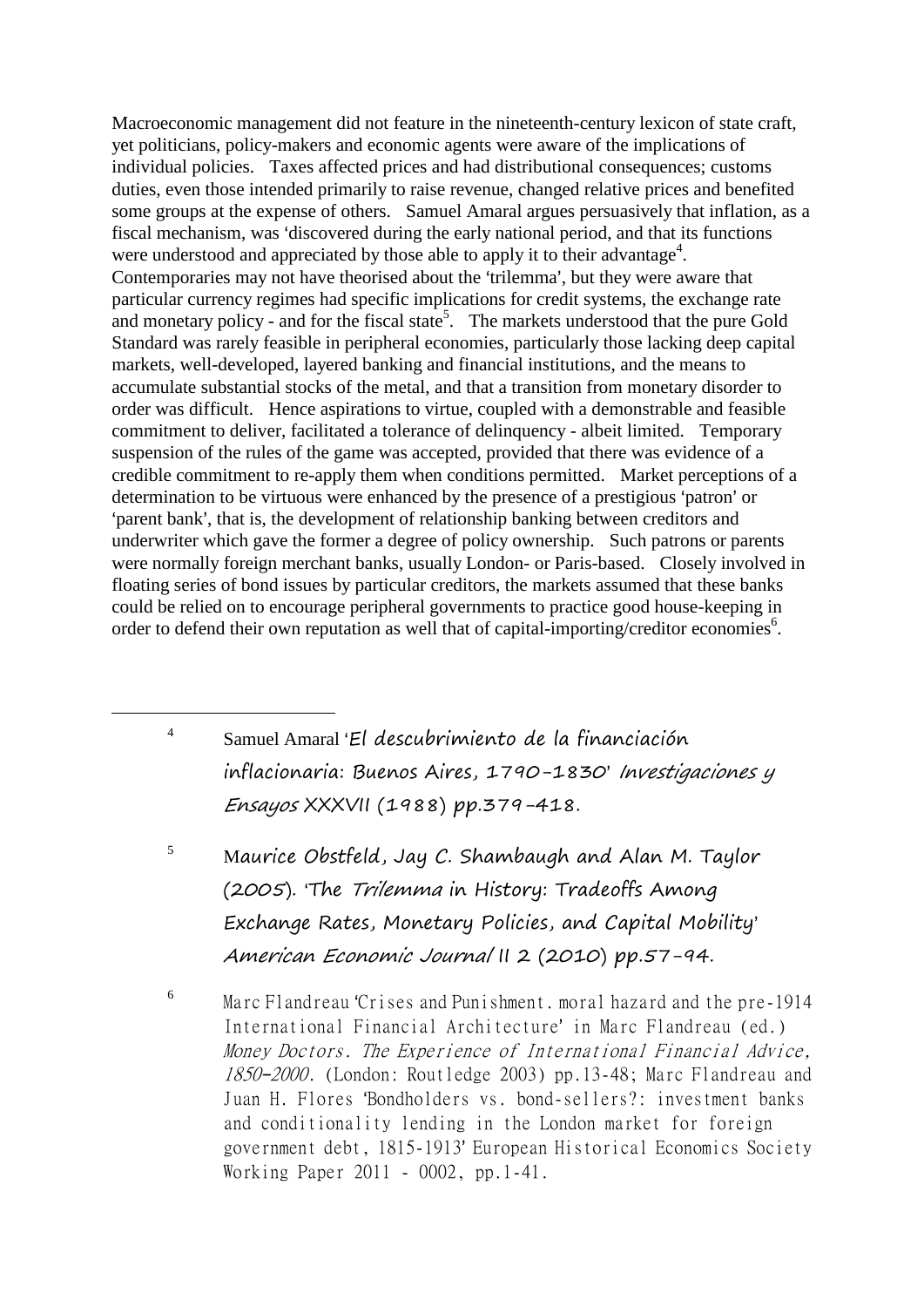Only recently has state capacity, especially the ability to raise taxes, hardly exercised economists. Unlike historians, who viewed the construction of the fiscal state as a fact to be explained, economists took institutional capacity as a given<sup>7</sup>. Consequently, cronyism usually associated with constraints on the capacity to the state to tax elites and/or the conceding of privileges to such groups - was regarded negatively. It signalled weak institutional capacity and was/is bad for growth. Stressing the negative, Krueger provides a useful working definition of crony capitalism, a situation that involves those close to government receiving 'favours' that have significant economic value. While these favours can entail outright transfers of assets, they tend to involve the provision of economic entitlements with considerable capacity to generate rents <sup>8</sup>. Qualifying this definition, Haber observes that '... favors allow politically connected economics agents to earn returns above those that would prevail in an economy in which the factors of production were priced by the market.'<sup>9</sup>. However, along with colleagues, he takes a distinctly less negative stance than Krueger, and speculates about potentially positive aspect of cronyism, for example, the extent to which a second-best alternative to market competition might facilitate growth and be capable of evolving into more dynamic variants. Crony capitalism may yield a credible, protected environment in which private agents have the confidence to invest and do business. A promise of rents and security from asset expropriation by government thus delivers opportunities for growth. Individual can be the beneficiaries of such entitlements, but usually the recipients are groups or corporations, organisations that range from the highly structured to loose associations.

Company concessions - licences to form and run a business - were common in nineteenth-century Latin America, and bore many of the characteristics of cronyism. Franchisees were often granted an exclusive privilege, usually for a specified period, and exemption from particular taxes. In addition, some concessions involved asset transfers (for example, land and capital grants) and diverse from of subsides (profit guarantees, cheap credit, below-cost access to crucial inputs, including labour). Concessions, then, were the norm, conforming with existing legal practice in those countries where modern commercial codes were in their infancy and various forms of corporate activity had historically required official entitlement to function, and where foreign investors sought the assumed additional protection of a government charter.

How useful are these ideas, drawn largely from the development, political economy and new institutional economics literatures, which tend to focus on the second globalisation of the late twentieth century, for framing an exploration of economic liberalism in late nineteenth-century Latin America? What insights are offered into a study of the credibility

|   | Timothy Besley and Torsten Persson 'The Origins of State Capacity: property<br>rights, taxation and politics' American Economic Review XCIX<br>4 (2009) p.1218.                                                     |
|---|---------------------------------------------------------------------------------------------------------------------------------------------------------------------------------------------------------------------|
| 8 | Anne O. Krueger 'Why Crony Capitalism is Bad for Growth' in Stephen Haber<br>(ed.) Crony Capitalism and Economic Growth in Latin America: theory and<br>evidence (Stanford: Stanford UP 2002) p.2                   |
| 9 | Stephen Haber 'Introduction: the political econoym of crony capitalism' in<br>Stephen Haber (ed.) Crony Capitalism and Economic Growth in Latin<br>America: theory and evidence (Stanford: Stanford UP 2002) p.xii. |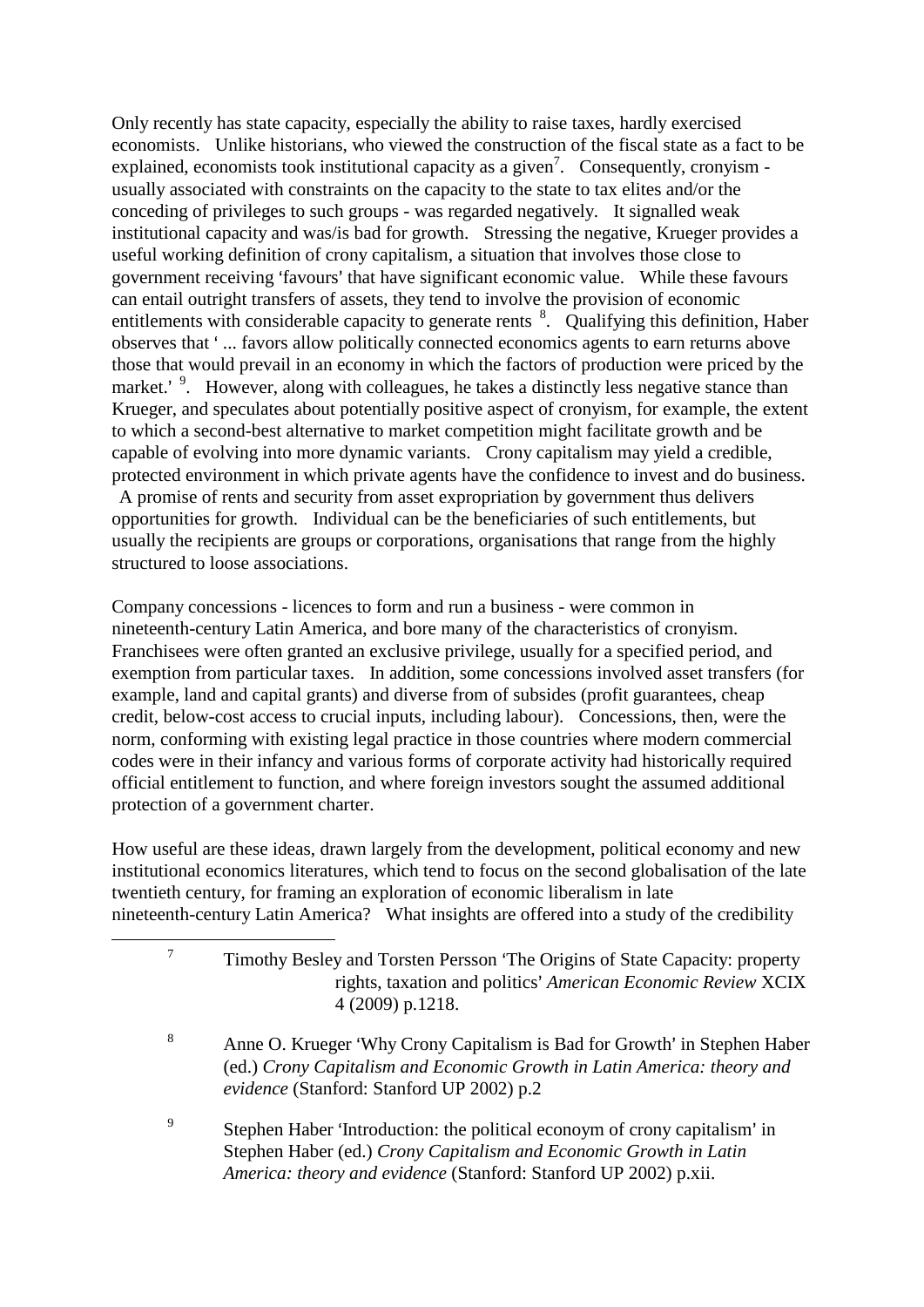of macroeconomic 'management', the predictability of the environment within which business functioned and the proximity of the policy framework to theoretical depictions, and contemporary expectations, about liberal economics. In short, how did the market function: was it open, competitive and (relatively) stable, and free from arbitrary state action as assumed in some of the established literature; was there a disjuncture between economic liberalism in theory and practice; what did economic liberalism, as practised, deliver?

# A Stylised History of Credit, Money and Banking

1

This narrative seeks to provide a description of Argentinian currency regimes, state borrowing and banking in order to test some of the arguments about monetary order, state credibility, the business environment and cronyism outlined above. It begins with a short account of the monetary system and then explores the development of banking. Throughout there are references to borrowing and the macro economic environment.

The early monetary history of the republic was one of confusion and chaos. Different currencies circulated in various parts of the country. Complementary (or competitive) monetary regimes signalled the weakness of the central administration, and pretensions to statehood on the part of some provinces, as much as a general want of coinage and credit to serve the needs of production and trade<sup>10</sup>. Many provinces claimed monetary sovereignty. After Independence several regional currency 'zones' emerged in the interior as silver coinage of various provenance and different degrees of fineness circulated. Foreign coins circulated widely. In Buenos Aires the paper peso was the principal medium of exchange. The first 'national' money appeared in 1822 with the issue of simple bills printed for the 'Banco de Buenos-Ayres'. The following year, circulation was standardised with the arrival of silver peso coins struck for the province in Birmingham and a definitive series of notes (which were much more difficult to forge) printed in London. Convertibility of the Buenos Aires

paper peso was, however, 'suspended' in 1826, and would not be

restored until 1866. Although the paper peso served day-to-day needs in the city and province of Buenos Aires, silver was decidedly the metal of the interior, and external transactions were conducted in gold - bullion or specie. Almost everywhere, foreign coins had the status of legal tender though were normally only encountered in Buenos Aires. The growth in the volume and variety of paper was notorious. Paper money bore the stamp of several issuing authorities notwithstanding half-hearted attempts to retire old issues and unify new series. On the eve of the 1866 restoration of convertibility, several series of paper were still in circulation: namely, notes of the Banco de Buenos Aires (1822-26), the Banco de las Provincias Unidas de Río de la Plata (1826-36), the Casa de la Moneda (1836-1853) and the Banco y Casa de Moneda (1859-61). Collectively, these agencies had issued notes valued in excess of 400 million paper  $pesos<sup>11</sup>$ . In addition, it is possible that some forced loan

<sup>10</sup> Angel M. Quintero Ramos *A History of Money and Banking in Argentina* (Río Piedras: University of Puerto Rico 1965) pp.24, 29.

<sup>11</sup> Alberto de Paula & Noemi M. Girbal-Blacha *et al History of the Banco de la*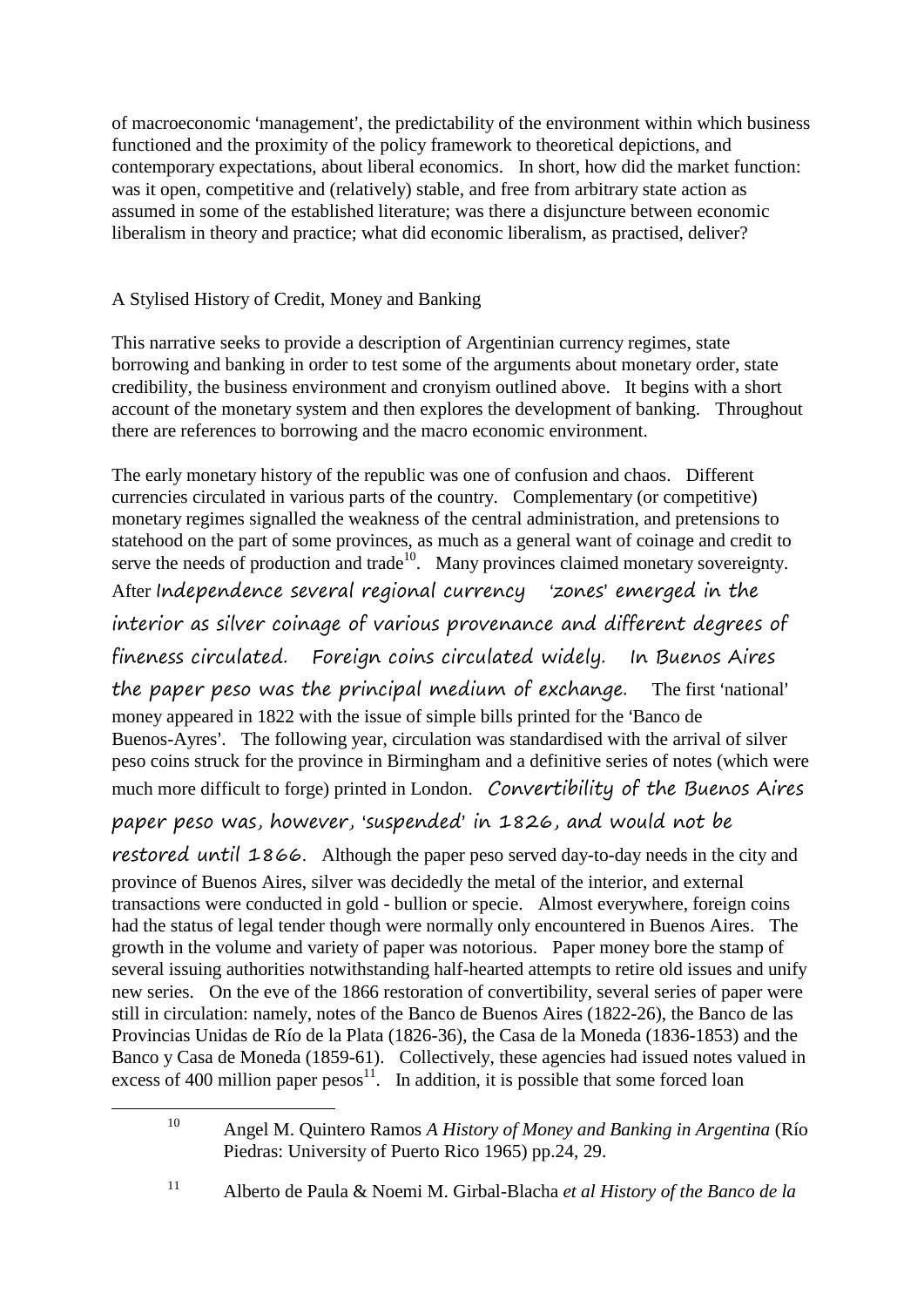certificates issued by revolutionary governments of the 1810s and 1820s (and accepted as currency) may have continued in circulation along with tokens (*vales*) passed out by merchants and *estancieros* at times of acute monetary scarcity<sup>12</sup>. Conditions were hardly different in the interior, save that the volume of emissions was more modest and the existence of institutions even more precarious. For example, between the mid 1860s and mid 1870s, seven banks had been floated and failed in the province of Santa Fé alone<sup>13</sup>.

> *Provincia de Buenos Aires, 1822-1997* (Buenos Aires: Banco de la Provincia de Buenos Aires 1998) vol. I, pp.38-41, 45-7; María Alejandra Irigoin >Finance, Politics and Economics in Buenos Aires, 1820-1860: the political economy of currency stabilisation', unpublished University of London doctoral dissertation, 2000, pp.28&ff. De Paula and Girbal-Blacha provide a descriptive account of currency and banking legislation and detail the formation/liquidation of individual 'banks'; Irigoin offers an analysis of monetary history and policy.

- <sup>12</sup> Angel M. Quintero Ramos *A History of Money and Banking in Argentina* (Río Piedras: University of Puerto Rico 1965) pp.28-41.
- $13$  Charles A. Jones, 'Personalism, Indebtedness and Venality: the political environment of British firms in Santa Fe province, 1865 - 1900' *Ibero-Amerikanisches Archiv* IX 2/3 (1983) pp.385-6.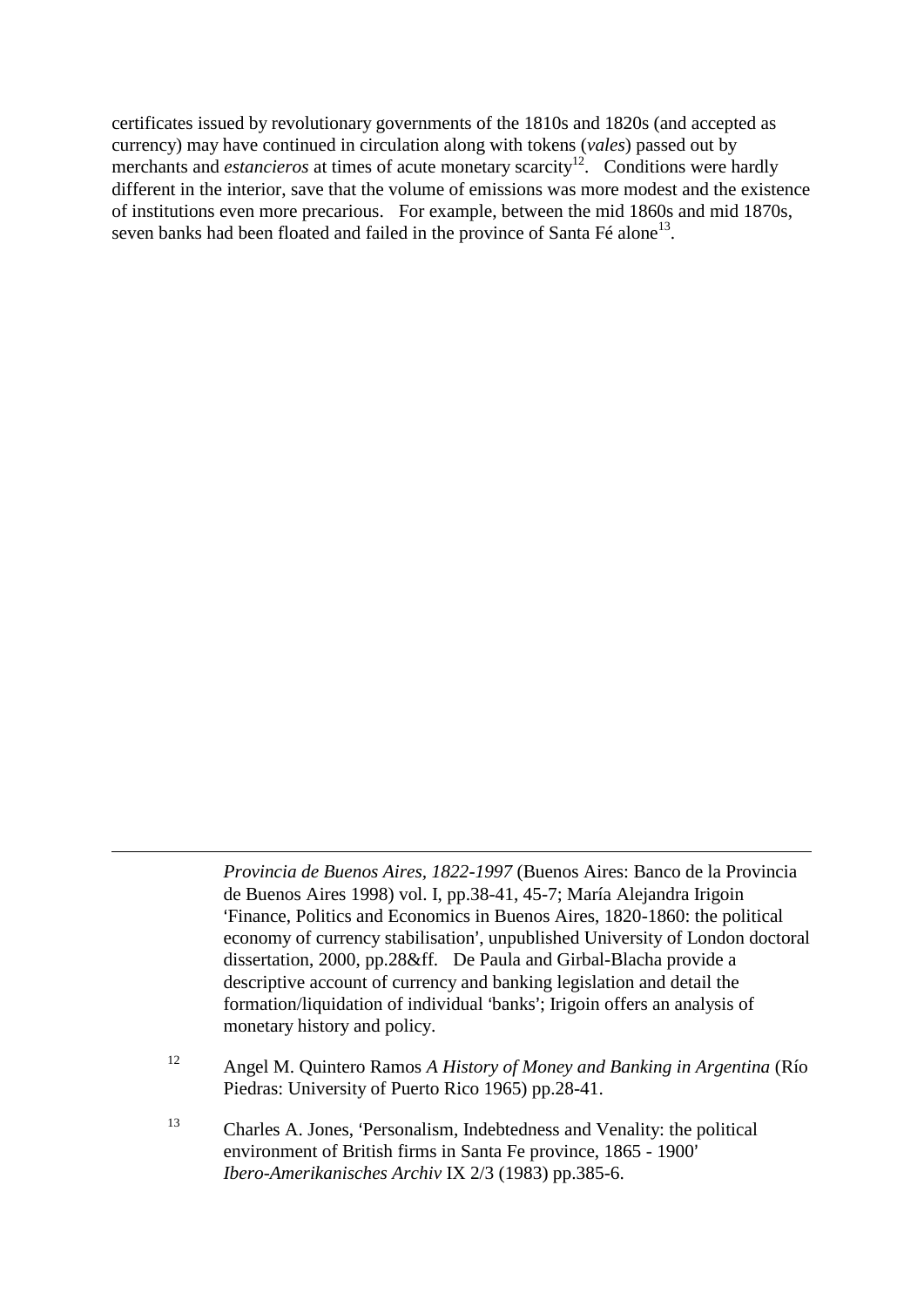Attempts in 1860s to stabilise the monetary regime, and effect a return to convertibility, were founded on a bimetallic standard that assumed the Spanish-American gold ounce (*onza de oro*) to be equal 16 silver ounces (*pesos fuertes*), and one silver (hard) peso equal to 25 paper pesos. This gave the gold *onza* an official value of \$400 paper (approximately the price of gold then prevailing in the market)<sup>14</sup>. Efforts to establish a new national currency were aided by export growth (particularly sharply rising wool shipments), an influx of foreign investment linked to a new wave of railway construction which in turn fostered a further growth of production and overseas trade, and the good offices of Barings<sup>15</sup> Enhanced political stability resulting from repurification also contributed to greater confidence. These conditions were not to last. Monetary order was tested by the outbreak of the war against Paraguay in 1865 the War of the Triple Alliance - and the world crisis of 1866. Initially, an inflow of Brazilian subsidies and war-related boom sustained optimism. In the long-run, over-issue of notes embarrassed the Banco de la Provincia de Buenos Aires and killed convertibility. The onset of another global commercial and financial crisis in 1873 strained the resources of the bank, which was further compromised by domestic political instability. With the prospect of renewed conflict between the province of Buenos Aires and the federal government, gold was transferred from the Emission Office of the bank to the provincial government and the convertibility of Banco de la Provincia de Buenos Aires notes suspended - the only notes to have national legal tender status<sup>16</sup>. Set up in 1867 as a separate department fo the bank, the Emission Office had been charged with accumulating sufficient metallic reserves to manage the return to convertibility. New emissions to finance the Paraguay war, coupled with contracting world trade and declining export prices, ended any possibility of sustaining convertibility. Yet, by 1875, there were further efforts to establish a stable national currency. Again the preference was for convertibility based upon a bimetallic, or limping gold, standard. The bullion market was to be unregulated, and while no limited was placed on the minting of gold, silver coinage was not to exceed a value of two pesos per inhabitant. The legal tender status of silver was similarly restricted<sup>17</sup>. These measures were never put into effect and the new *peso fuerte* remained exclusively a unit of account, yet they evidenced an aspiration to be virtuous, certainly on the part of some policy-makers.

<sup>15</sup> Ricardo M. Ortíz *Historia económica de la Argentina* (Buenos Aires: Ediciones Pampa y Cielo 1964), I, pp.144-5;Jorge A. Difrieri *Moneda y bancos en la República Argentina* (Buenos Aires: Abeledo-Perrot 1967) pp.100-1.

1

<sup>16</sup> Angel M. Quintero Ramos *A History of Money and Banking in Argentina* (Río Piedras: University of Puerto Rico 1965) pp.51-5; Alberto de Paula & Noemi M. Girbal-Blacha *et al History of the Banco de la Provincia de Buenos Aires, 1822-1997* (Buenos Aires:Banco de la Provincia de Buenos Aires 1998) vol. I, pp.157-63. Though issued by the provincial bank, some series of notes were over-stamped with a federal government guarantee.

<sup>17</sup> Jorge A. Difrieri *Moneda y bancos en la República Argentina* (Buenos Aires: Abeledo-Perrot 1967) p.117; Angel M. Quintero Ramos *A History of Money and Banking in Argentina* (Río Piedras: University of Puerto Rico 1965) p.61.

<sup>14</sup> Jorge A. Difrieri *Moneda y bancos en la República Argentina* (Buenos Aires: Abeledo-Perrot 1967) p.102.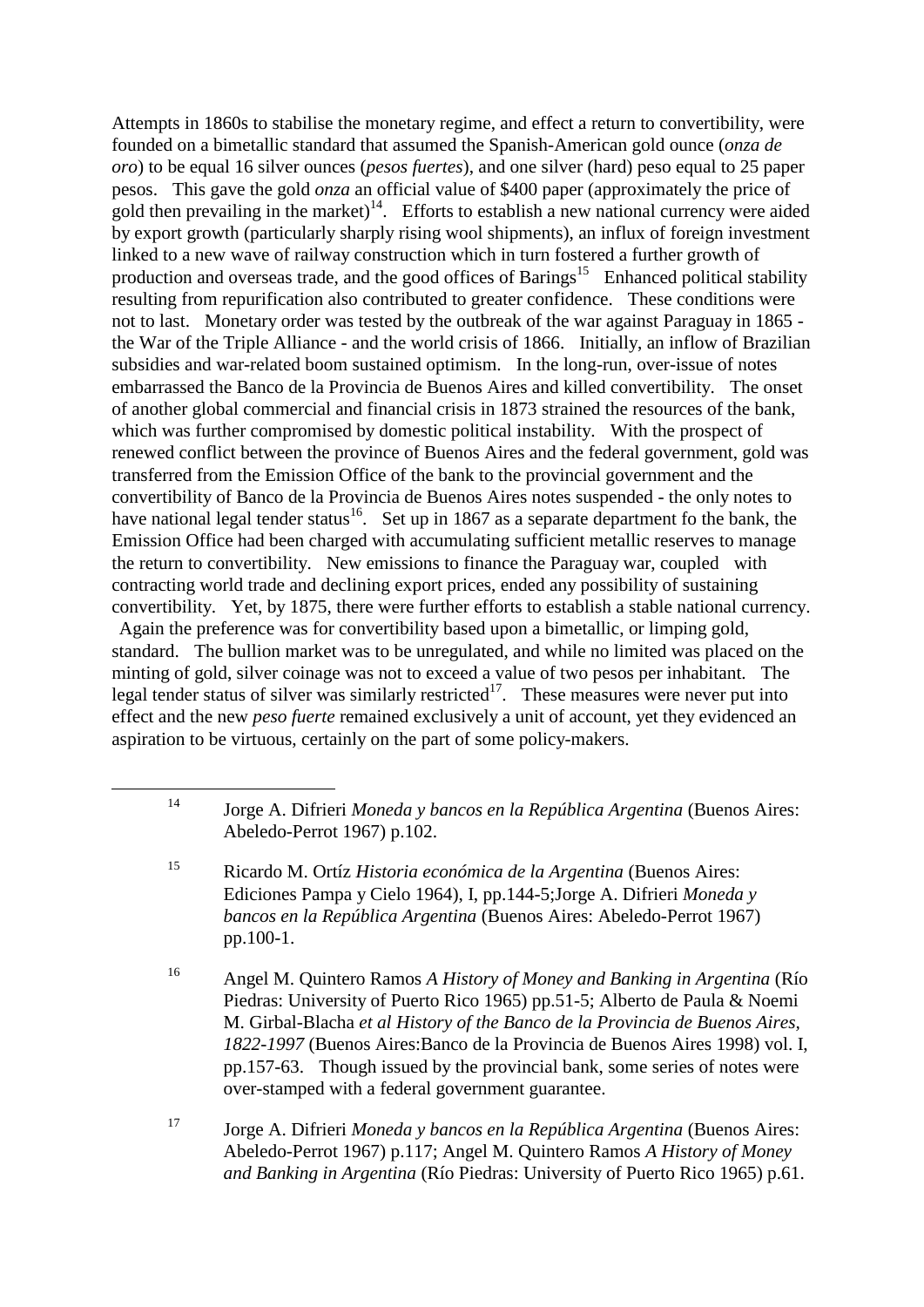Generalist 'aspiration' and 'parent banking' approaches explain 'tolerance' of periodic delinquency in the 1860s and 1870s. Irigoin provides an intriguing specific dimension. Bad money may have driven out good, but second-best money was better than none. Debased silver and paper served as growth-inducing mechanisms, monetising and marketising the economy, even if implying substantial transactions costs, as contemporary economic agents were aware and used to their advantage<sup>18</sup>. This construct presents traditional accounts of 'monetary chaos' in a new light. Was the situation one of monetary chaos or monetary complementarity or monetary competition. The complementarity hypothesis suggests that different kinds of money were employed for distinct purposes; the competition hypothesis suggests an arrangement favoured by some liberal monetary theorists - currency choice enabled some users to select which type of money to use for particular transactions.

For much of this period, the history of currency reform was one of a struggle between countervailing demands for easy access to money and for fixed external parities, and between contending models of monetary order - bimetallism versus gold monometalism. Opinions differed as to the developmental function of money and banks. Currency supply and credit requirements were inexorably linked. While external sources of credit were limited, government and exporters shared a common interest in loose monetary policies. Money equalled credit: inflation generalised the cost of interest charges and debt repayment. The benefits derived by debtors and producers from easy money and exchange depreciation were manifold. Profit margins widened as producers were paid in gold for exports but defrayed domestic costs in paper. And, at times of increased competition in world markets, a soft peso conferred a competitive edge on Argentinian exports. Various attempts during the 1860s, 1870s and 1880s to establish the peso successively on a silver standard, a bimetallic standard or the gold standard were defeated by a combination of circumstances such as sharp deteriorations in the external accounts, pressures upon the budget and seasonal and cyclical demand for credit during phases of rapid economic expansion. Nevertheless, for Panettieri the principal stumbling block was the incorrigible preference of the dominant rural oligarchy for soft money and easy credit. This was the key sector in the policy game, and the state obliged. Cronyism flourished. With investment in land virtually inflation proof, landowners had everything to gain from easy credit, facilitated by a system of currency inconvertibility, coupled with an unregulated bullion market<sup>19</sup>. Yet, as foreign borrowing

<sup>&</sup>lt;sup>18</sup> María Alejandra Irigoin 'La fabricación de moneda en Buenso Aires y Potosí y la transformación de la economía colonial en el Río de la |Plata, 1820-180' in María Alejandra Irigoin and Roberto Schmit (eds.) *La desintegración de la economía colonial: comercio y moneda en el interior del espacio colonial, 1800-1860* (Buenos Aires: Editorial Biblos 2003) pp. 57-91. For an application of the Irigoin thesis to another currency zone, see the discussion of an 'irrational' preference for silver in the Ottoman Empire in Coskun Tuncer >Fiscal Autonomy, Monetary regime and Sovereign Risk: foreign borrowing and international financial control in the Ottoman Empire, Greece and Egypt during the classic Gold Standard era', unpublished London School of Economics & Political Science doctoral dissertation, 2011.

 $19$  José Panettieri 'La ley de conversión monetaria de 1864 y la oficina de cambio de 1867: causas y consequences economicos-sociales= *Desarrollo Económico* XX:79 (1980) pp.383-412.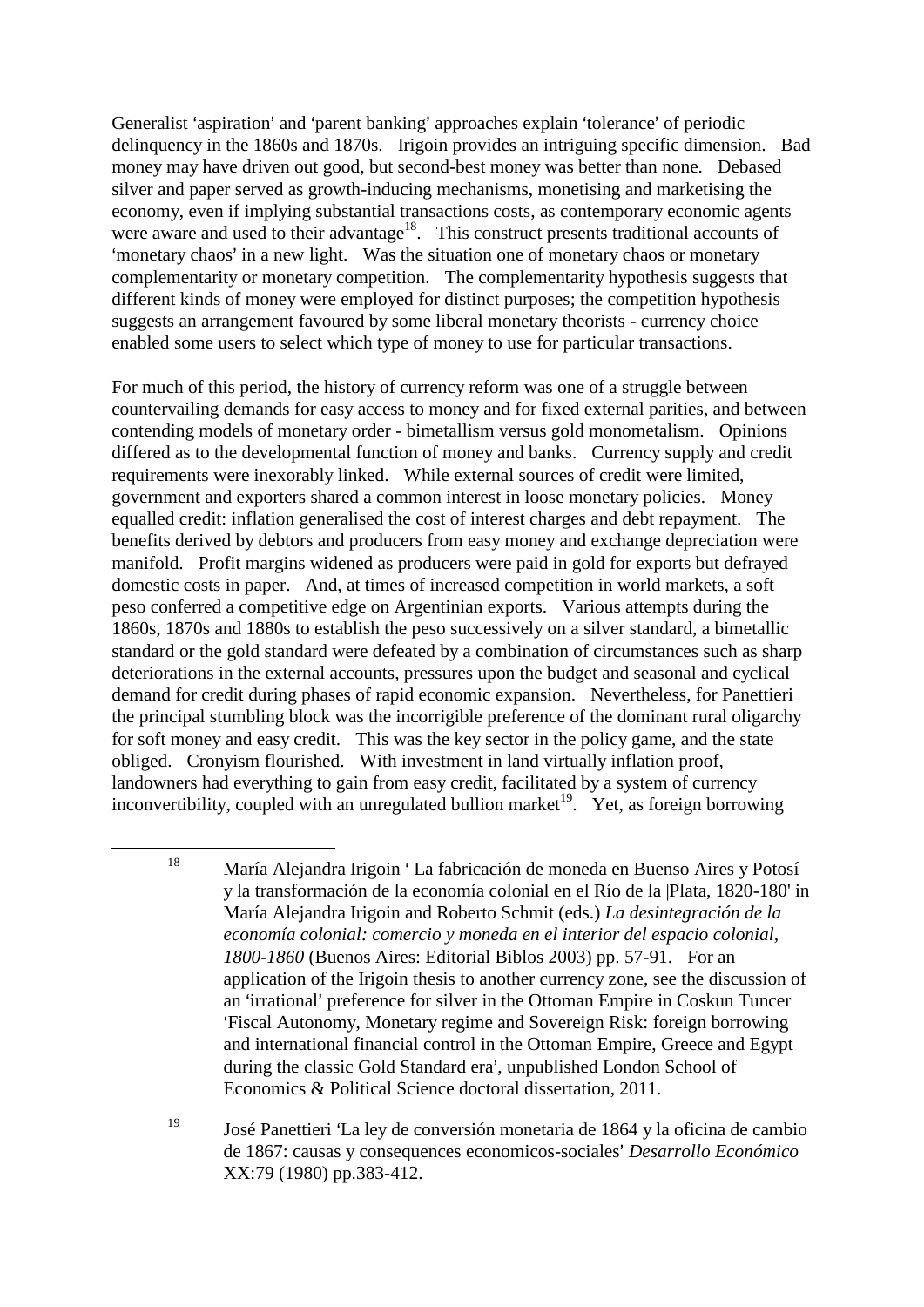increased during the last decades of the nineteenth century, some politicians and officials argued the case for convertibility. This lead to yet another new currency project in 1881.

The 1881 act broke new ground on several fronts. It set a more realistic mint ratio between gold and silver. Foreign coins were gradually to lose their legal tender status thereby obviating the need for a complicated schedule of official values. The proposal attempted to link the peso to the system arrangement by the Latin Monetary Union (originally formed by France, Italy, Belgium and Switzerland, later joined by Spain, Greece, Romania, Bulgaria and Serbia - and Venezuela) then attracting attention in Latin America, and now presented by monetary historians as a step towards gold monometalism<sup>20</sup>. Notes of the Banco de la Provincia de Buenos Aires were to be accepted at the rate of \$25 per gold peso. For a few years the system worked. Export growth and overseas borrowing increased reserves. Gold coins began to enter into circulation. Old notes were gradually retired and the size of the fiduciary issue (mainly fractionary notes) tightly regulated. However, by the end of 1884 the system was beginning to unravel. The balance of trade deteriorated and the external accounts were further pressured by rising interest charges. Convertibility was suspended in 1885 and the country embarked upon a debt-led boom that ended in the Baring Crisis. Monetary emissions mushroomed, overseas borrowing rocketed and direct foreign investment soared. The general course of events during the 1880s has been well documented and lie largely outside the scope of this paper<sup>21</sup>. The misconduct of official banks, and their role in the speculative bubble that preceded the crash and post-Crisis reforms in banking and currency legislation are, however, of direct relevance, providing a neat Kruegeresque example of cronyism.

<sup>20</sup> Angel M. Quintero Ramos *A History of Money and Banking in Argentina* (Río Piedras: University of Puerto Rico 1965) pp.70-5; Barry Eichengreen and Marc Flandreau 'Introduction' in Barry Eichengreen and Marc Flandreau (eds.) *The Gold Standard in Theory and History* (London: Routledge, Second Edition 2005) p.5; Matthias Morys 'The Emergence of the Classical Gold Standard' CHERRY Discussion Paper 12/01 (2012) pp.25, 26-8.

1

<sup>21</sup> The classic accounts of the causes and course of the Baring Crisis remain Alex G. Ford 'Argentina and the Baring Crisis of 1890' *Oxford Economic Papers* 8 (1956), 127-50 and Harry S. Ferns *Britain and Argentina* (Oxford: Clarendon 1960) chapters 8 and 14. See also Carlos Marichal *A Century of Debt Crises in Latin America: from Independence to the Great Depression, 1820-1930* (Princeton: Princeton University Press 1989) chapters 5 and 6. See also, Juan H. Flores 'A microeconomic analysis of the Baring Crisis, 1880-1890' Universidad de Carlos III Working Paper (2008) and 'Information Asymmetries, Borrowing Costs and the Baring Crisis, 1880-1890' Universidad de Carlos III Working Paper (2009) pp.1-28.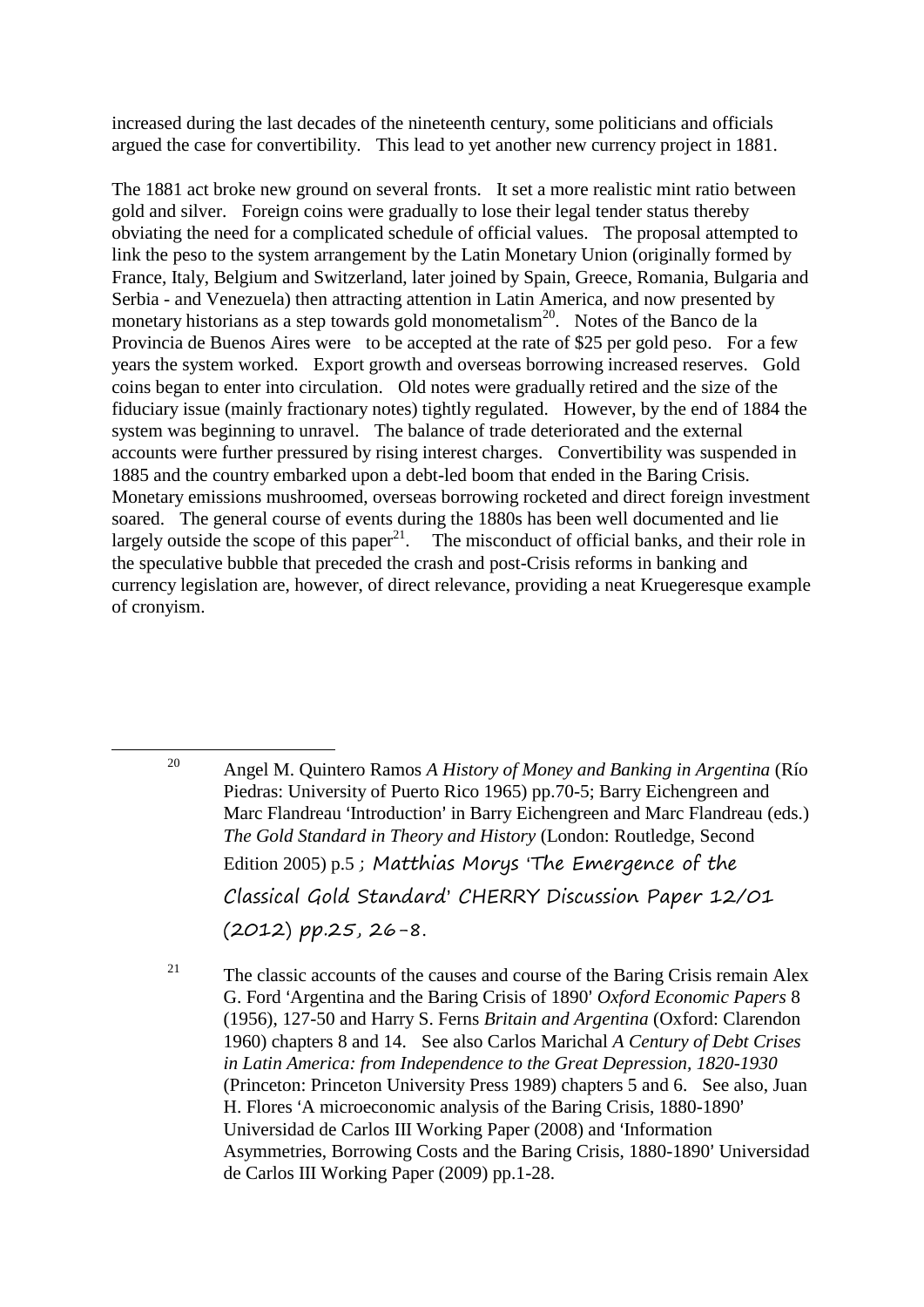When the dust settled, the worst expectations of contemporary observers were confirmed. Government debt had mushroomed, with service and amortisation payments consuming a rising proportion of contracting revenues. Official banks had lent well beyond authorised limits: large, unsecured credits had been channelled to friends of the regime in a splurge of crony-lending. In 1890, debt service consumed around 40 percent of federal government tax revenue and represented a similar proportion of export earnings. The total consolidated debt, excluding liabilities such as railway guarantees, was about three and a half time export earnings. In 1890 alone the consolidated debt grew by around 11 percent<sup>22</sup>. Between 1887, when new banking legislation had come into force, and 1889, the money supply increased by an average of 40 percent a year, with the monetary base increasing by a further 40 percent in 1890, largely due to emissions by the guaranteed banks<sup>23</sup>. The medium-to-long-term consequences of the speculative bubble were a massive outward movement of the production frontier, but at considerable institution and personal cost in the short-run.

On the eve of the inauguration of his second term, and the return to convertibility, president Julio A Roca promised a policy of rigorous economy, involving retrenchment, strict finance and a balanced budget. He would have no truck with protectionism, profligacy and a 'low exchange<sup> $24$ </sup>. These fine words were backed by hard commitments. Debt service resumed and the gold premium tumbled. Confidence strengthened further as wool and cereal prices rose and export volumes increased. By the late 1890s, prefiguring Roca's stance, and following agreement with foreign creditors, government expenditure was subject to tighter control as more orthodox attitudes to banking, finance and currency prevailed. Although some foreign creditors had mooted the idea of establishing an International Financial Commission or Customs Receivership to supervise Argentinian finances and debt repayment,

<sup>&</sup>lt;sup>22</sup> Parliamentary Papers (hereafter PP) 'Report for the years 1990-10 on the finances of the Argentine Republic',  $(1911)$  XC, p.32, Cd 30465, No. 466; Vicente Vázquez-Presedo *Estadísticas históricas argentinas (comparadas): primera parte, 1875-1914* (Buenos Aires: Ediciones Macchi 19710) pp.65, 93-5; Gerardo della Paolera and Alan M. Taylor *Straining at the Anchor: the Argentine Currency Board and the search for macroeconomic stability, 1880-1935* (Chicago: University of Chicago Press 2001) pp.68. Including railways guarantees payment would have raised debt service by approximately 50 percent, bringing total debt service to around 60 percent of government revenue and export earnings.

<sup>23</sup> Gerardo della Paolera and Alan M. Taylor *Straining at the Anchor: the Argentine Currency Board and the search for macroeconomic stability, 1880-1935* (Chicago: University of Chicago Press 2001) pp.53-61, 68; Nicolás Cachanosky 'The Law of National Guaranteed Banks in Argentina, 1887-1890: free-banking failure or regulatory failure? mimeo 2012. In 1890 the guaranteed banks began to call in credit, but the velocity of monetary circulation more than compensated.

<sup>&</sup>lt;sup>24</sup> *The Manchester Guardian* 11<sup>th</sup> November, 1898 8a&b.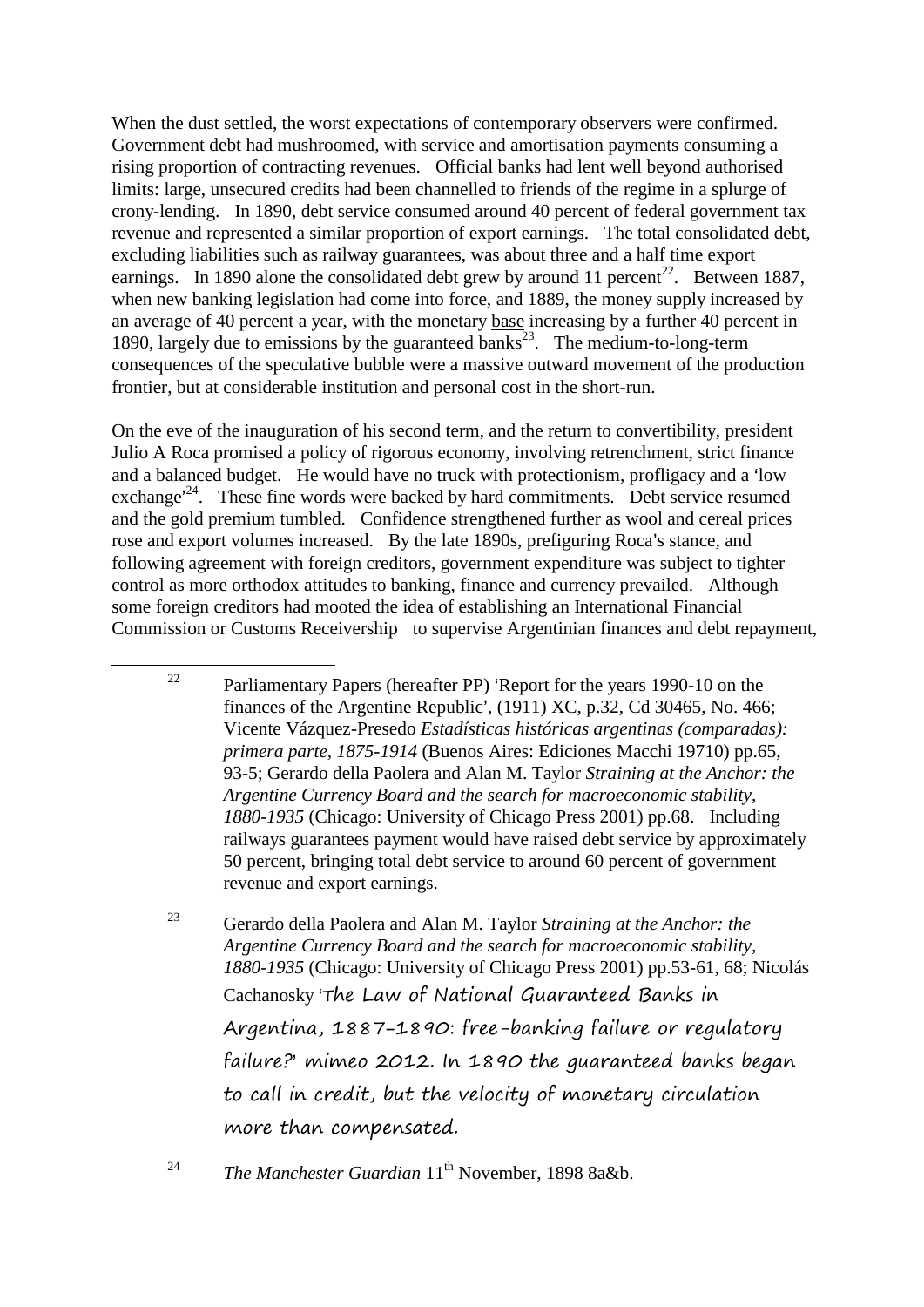a mechanism that would have resulted in the surrender of fiscal and monetary sovereignty, in the event 'discipline' was restored largely at the instigation of domestic actors exemplified by Roca. By that time the Argentine was thoroughly integrated into the world trading and financial system. Having rejected a course of debt repudiation and economic isolation in 1889 - an option momentarily contemplated by a section of the elite - a final effort was made to join the gold club. At this point, recent experience had demonstrated to the pampean rural oligarchy that large supplies of overseas credit and cheap labour were available and that sustainable development based upon export-led growth was apparently within reach. The opportunity costs were hardly considered but benefits for the agropecuarian sector were tangible. In narrower terms, the dramatic growth in the volume of exports coupled with price improvements both eased the cost of currency reform and threatened to drive up the value of the peso.

In 1899 when the Argentine returned to gold, in effect by operating a gold exchange standard, the choice was no longer between currency stability and exchange depreciation but between stability and currency appreciation. Agricultural interests knew what course they preferred and, in the face of vociferous opposition from groups such as importers who advocated continued appreciation, pushed the new conversion law through  $\text{Congress}^{25}$ . Policy-ownership remained decidedly local, though restoring market confidence entailed substantial long-term domestic political and economic costs<sup>26</sup>. New writing suggests that had an International Financial Commission been set up around 1890, it is likely that credit would have been forthcoming earlier and at relatively low rates of interest, a sweetener that would have eased the way to fiscal and financial 'orthodoxy<sup>27</sup>. If debt repudiation and acceptance of foreign financial control lay at the opposite ends of the creditor/borrower crisis spectrum, the Argentinian response the Baring Crisis lay somewhere in the middle, entailing the application of a programme largely in line with external expectations, but to a timetable (and with modifications) principally determined by domestic interests<sup>28</sup>.

1

- <sup>25</sup> J. Panettieri, `La ley de converción de 1899 en el marco de formación de la Argentina modern', *Desarrollo Económico* 21:82 (1981) 231-256; Angel M. Quintero Ramos *A History of Money and Banking in Argentina* (Río Piedras: University of Puerto Rico 1965) pp.117-24. Panettieri goes further, arguing that moves to establish the currency on a metallic basis were always designed to prevent currency appreciation - in 1899, as in 1881 and the 1860s. For the agrarian sector, a fixed parity was preferable to currency appreciation, though the best-option was a soft peso.
- <sup>26</sup> Harry S. Ferns *Britain and Argentina* (Oxford: Clarendon 1960) pp.471-4; Gerardo della Paolera and Alan M. Taylor (eds.) *A New Economic History of Argentine* (Cambridge: CUP 2003) pp.108-14.
- <sup>27</sup> Niall Ferguson and Moritz Schularick  $\Delta$ The Empire Effect: country risk in the first age of globalisation, 1880-1913' Journal of Economic History LXVI 2  $(2006)$  pp.283-312; Coskun Tuncer 'Fiscal Autonomy, Monetary regime and Sovereign Risk: foreign borrowing and international financial control in the Ottoman Empire, Greece and Egypt during the classic Gold Standard era', unpublished PhD dissertation, LSE, 2011, pp.256-76.
- <sup>28</sup> Gerardo della Paolera and Alan M. Taylor *Straining at the Anchor: the Argentine Currency Board and the search for macroeconomic stability,*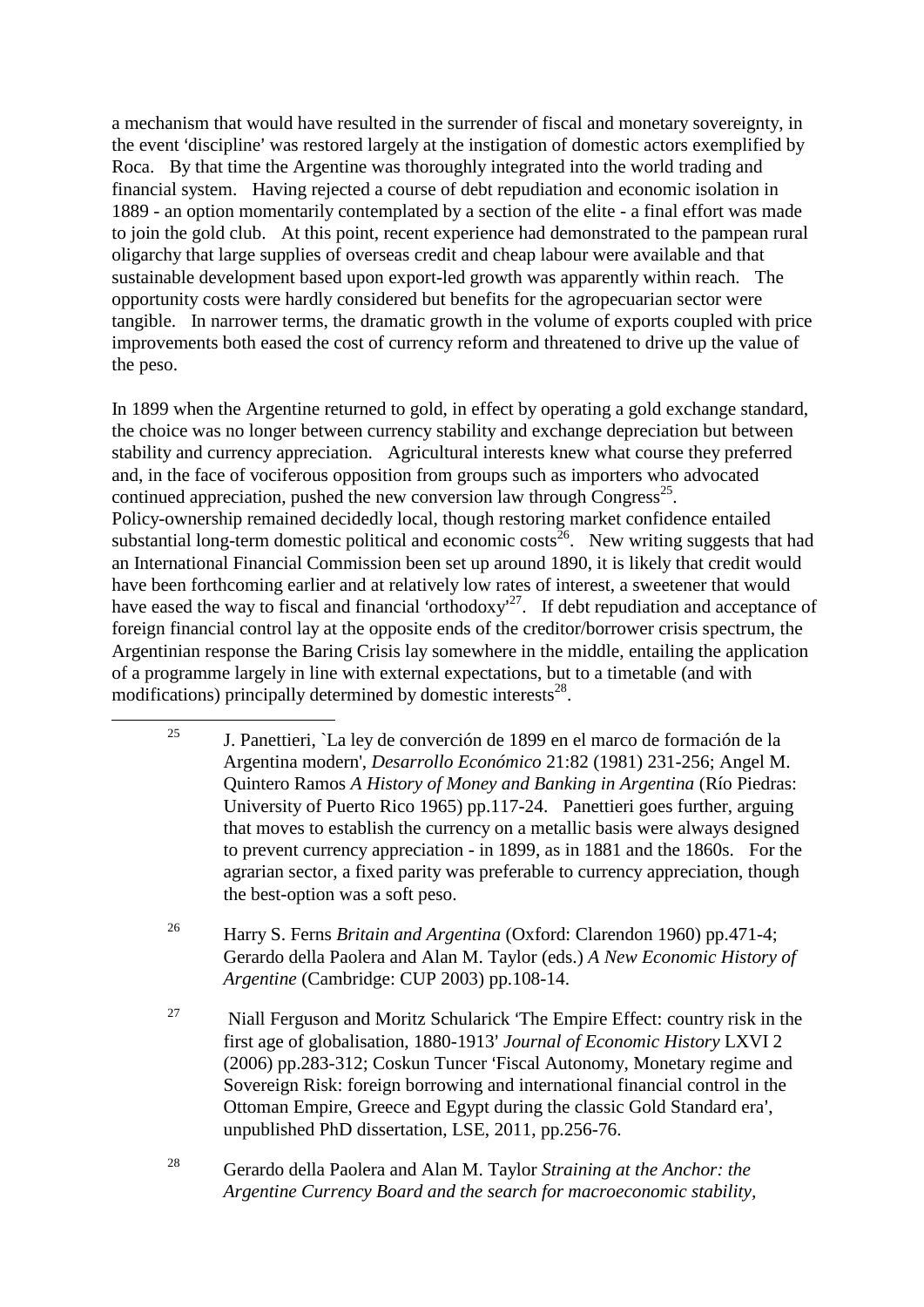*1880-1935* (Chicago: University of Chicago Press 2001) pp.94-5, 109-117.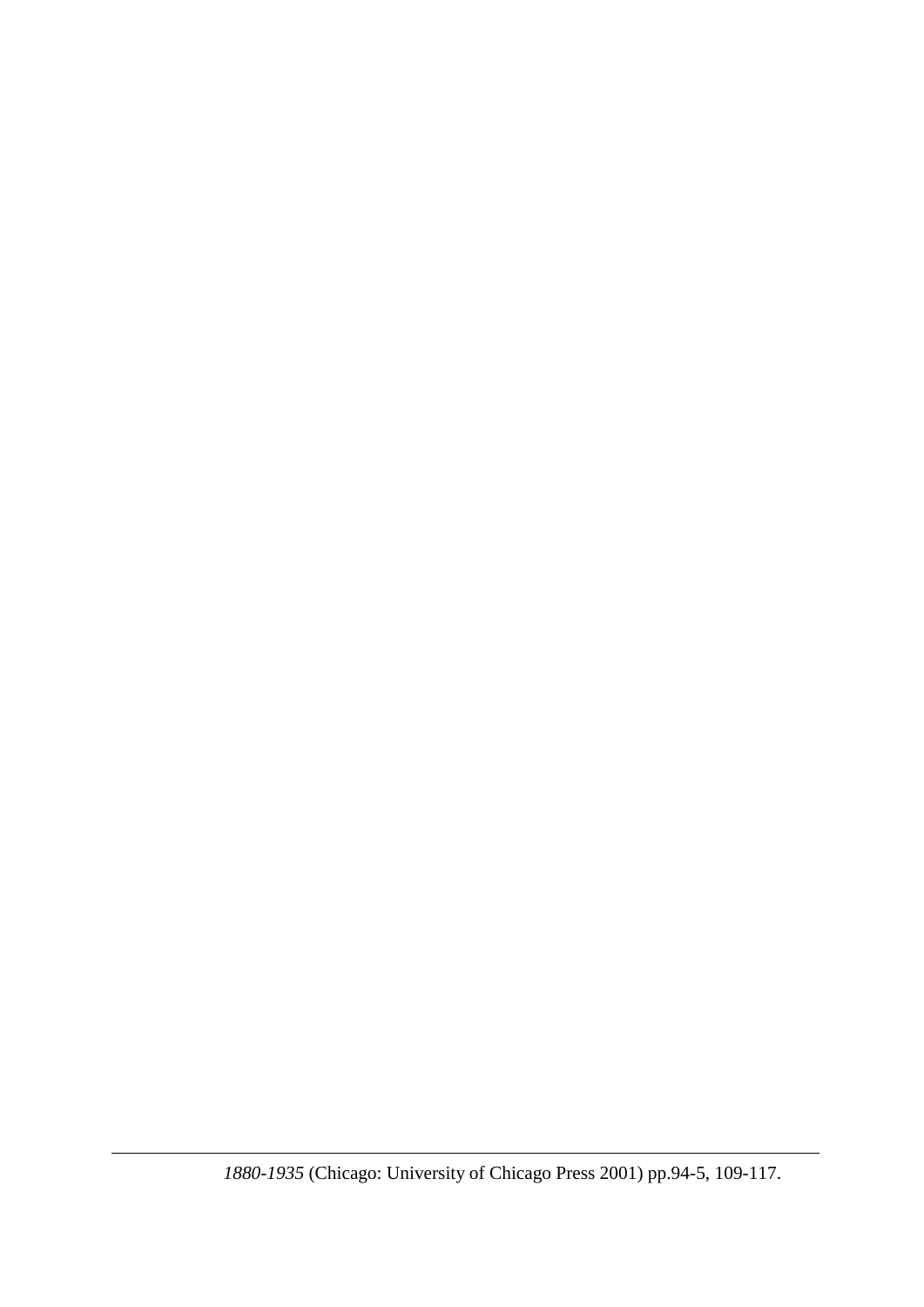When convertibility was suspended in January, 1885, the gold premium stood at 21. This meant that  $$121$  paper (or formerly convertible 'gold' notes) were required to purchase  $$100$ gold pesos. Towards the end of the year the premium almost touched 50 before falling back as the 1885/6 harvest came in. Thereafter, there was a modest annual rise in the premium, if somewhat obscured by seasonal variations, until the beginning of 1889. At that point substantial monthly hikes were registered. At the height of the Crisis in October, 1891, the monthly average for the gold premium was 336. As the premium rose, the value of Argentinian securities fell. In the eighteen months to June, 1891, the market value of federal bonds in London halved; provincial securities declined to a third of their nominal value by January, 1890.<sup>29</sup> Austerity measures and a strengthening of the trade balance for much of 1892 effected a temporary decline in the premium but further increases were registered in the second half of 1893 and early 1894. Subsequently, the trend was downward. At the beginning of 1898 the premium touched a low of 107 while the average for the year was  $127$ <sup>30</sup> This was virtually the rate at which convertibility was restored according to a novel formula: the par value of \$1.00 gold was set at \$2.25 paper, giving the \$1.00 paper a value of 44 gold

cents. In effect this gold/paper parity represented a 56 per cent devaluation of the 1881 paper peso which had enjoyed one-to-one parity with the *peso oro*. This was the tolerance ceiling of monetary virtue, or of the retrenchment and rigorous economy promised by president Roca. It also marked the limit to the 'reform' of cronyism - so far, but no further. Deflation, and tight credit, was acceptable, but only up to a point $3^1$ .

For the next half century, the Argentine experienced a period of remarkable monetary stability. Notwithstanding the effect of inflation during the First World War, the general suspension of the gold standard by most major trading nations in 1914, and a piecemeal return to gold during the 1920s followed by the final breakdown of the system in the early 1930s, the Argentinian peso remained relatively firm. This stability was reflected in foreign exchange markets. As Table I shows, from the 1900s until the 1940s currency supply was tightly controlled - possibly excessively so - and the external value of the peso carefully managed. Super-orthodoxy was the cost of repeated losses of monetary and fiscal virtue in the late nineteenth century, coupled with continuing domestic policy ownership thereafter. A high level of demonstrable commitment was necessary to sustain the confidence of the markets and some local agents.

#### Table I: Money Supply and Purchasing Power

|         |                                                   | Money Supply        | Gold Cover                                                             | <b>Purchasing Power</b>                                          |                                                                                                                                               |  |
|---------|---------------------------------------------------|---------------------|------------------------------------------------------------------------|------------------------------------------------------------------|-----------------------------------------------------------------------------------------------------------------------------------------------|--|
|         |                                                   | (millions of pesos) | (% )                                                                   | $(1900 = 100)$                                                   |                                                                                                                                               |  |
| 1900/04 |                                                   | 335                 | $*14.7$                                                                | 100.03                                                           |                                                                                                                                               |  |
|         | 29<br><i>The Economist</i> , 6th June 1891 p.725. |                     |                                                                        |                                                                  |                                                                                                                                               |  |
|         | 30                                                | pp.122-3.           | J. Alvaréz, Temas de historia económica argentina (Buenos Aires, 1929) |                                                                  |                                                                                                                                               |  |
|         | 31                                                |                     |                                                                        | 1880-1935 (Chicago: University of Chicago Press 2001) pp.114-17. | Gerardo della Paolera and Alan M. Taylor Straining at the Anchor: the<br>Argentine Currency Board and the search for macroeconomic stability, |  |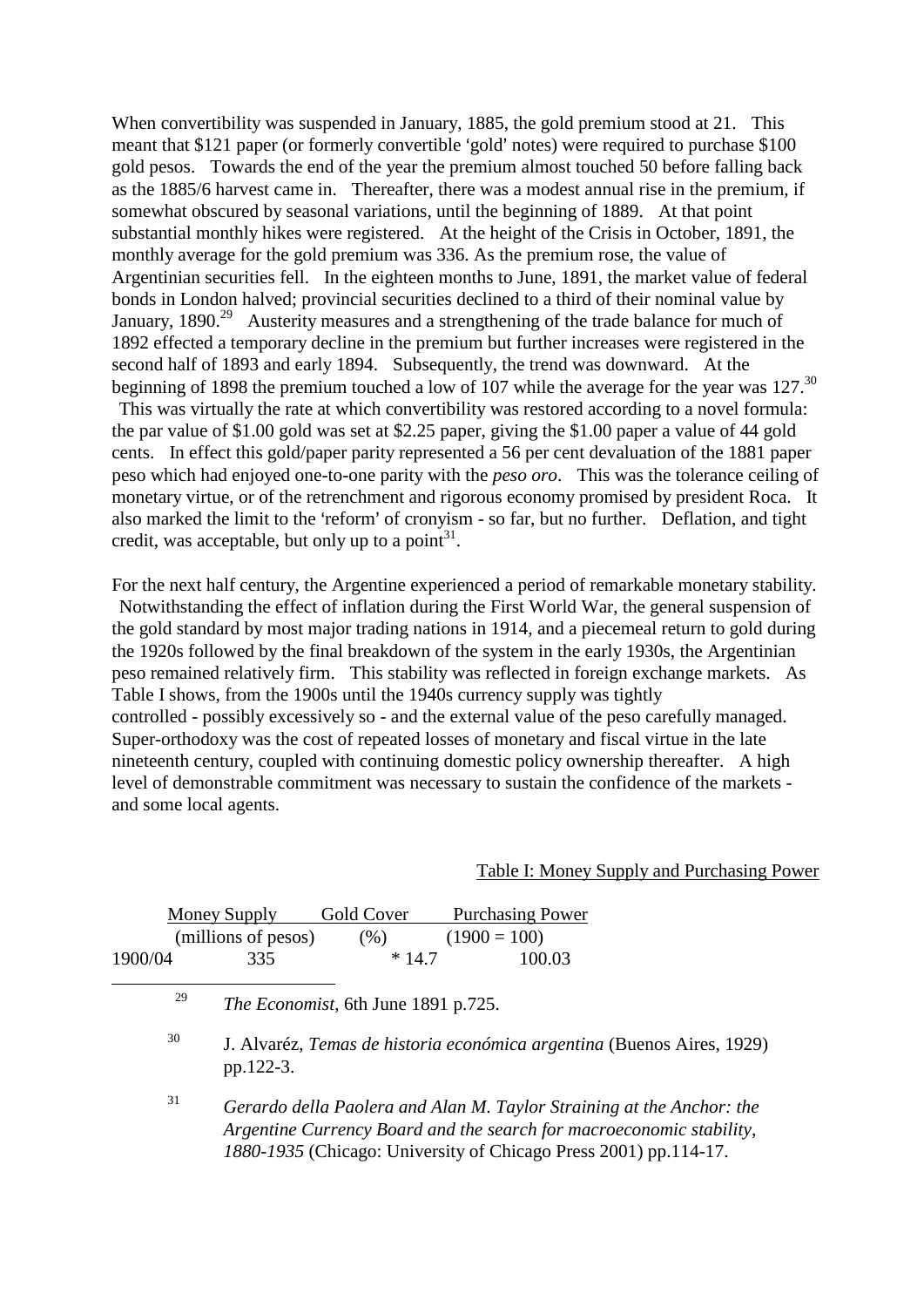| 1905/09 | 565    | 48.1 | 89.03 |
|---------|--------|------|-------|
| 1910/14 | 773    | 62.6 | 82.81 |
| 1915/19 | 1,069  | 57.4 | 59.89 |
| 1920/24 | 1,354  | 77.8 | 52.49 |
| 1925/29 | 1,334  | 78.1 | 60.46 |
| 1930/34 | 1,246  | 51.6 | 71.20 |
| 1935/39 | 1,314  |      | 67.97 |
| 1940/44 | 1,981  |      | 60.63 |
| 1945/49 | 6,141  |      | 36.89 |
| 1950/54 | 22,086 |      | 12.82 |
| 1955/59 | 60,360 |      | 5.79  |

\* 1901/4

 *Source*: Elaborated from FIAT Concord, Dirección de Planificación y Estudios *Argentina económica y financiera* (Buenos Aires 1966) pp.316-22, tables 258, 260, 263, 266.

As already argued, the growth in the volume of notes and coins in circulation during the early decades of the twentieth century barely kept pace with the huge expansion in economic activity. Massive growth in exports, coupled with positive trade balances and a foreign investment boom before 1914 enabled the Exchange Office to accumulate a substantial stock of gold. In compliance with the 1899 conversion law, the fiduciary issue was reduced as gold cover rose progressively from the 1900s to the  $1920s^{32}$ . For much of the First World War, the peso appreciated against sterling and rose strongly against other European and Latin American currencies. At various points during the 1920s the peso stood above par against the currencies of most of the country's major trading partners even, briefly, against the US dollar. Reserve cover continued to grow steadily during the latter part of the war and early 1920s (years of inconvertibility) and touched a high of 80 per cent in 1923. When convertibility was restored in 1927 the rate of gold cover was 78 per cent and remained at around this figure until the peso came off gold. Bullion reserves only fell sharply in 1931 before gold exports were banned and sales of foreign exchange regulated<sup>33</sup>.

1

<sup>32</sup> Gerardo della Paolera and Alan M. Taylor *Straining at the Anchor: the Argentine Currency Board and the search for macroeconomic stability, 1880-1935* (Chicago: University of Chicago Press 2001) pp.120-2.

<sup>33</sup> *Revista de economía argentina*, (June 1927) p.488; Angel M. Quintero Ramos *A History of Money and Banking in Argentina* (Río Piedras: University of Puerto Rico 1965) pp.125, 153, 175, 207; .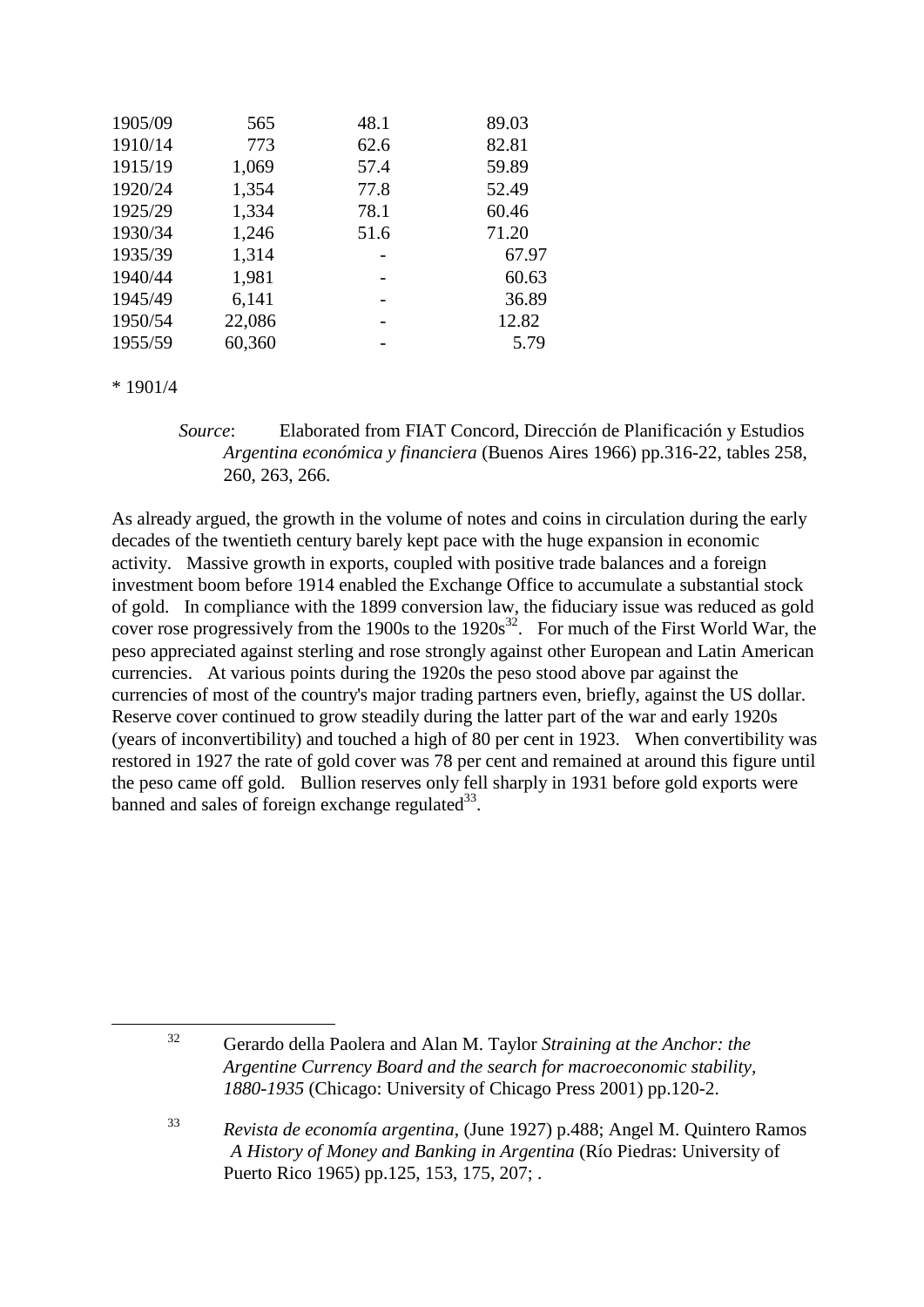Both on and off the gold standard, there was relatively little change in currency supply between 1916 and 1941, years when many countries were rapidly inflating the volume of notes in circulation. Argentinian money supply moved largely in line with economic activity. From a 1914 par value against sterling of \$11.4545, the paper peso slipped to \$17.21 in September, 1931, only to recover thereafter as the pound itself came under pressure. In December, 1939, the free market rate on London was \$17.27 against an official selling rate of \$17.00. The exchange on New York was softer. In December, 1939, the dollar bought \$4.39 on the free market against an official selling rate of \$4.23 and an official 1914 parity of \$2.35 paper pesos. The story after the late 1940s was very different, with multiple rates of exchange, repeated abrupt devaluations and a widening gap between the free market and official rates. The Central Bank maintained an official selling rate of \$4.23 on the dollar until 1948. In 1949 the average was \$4.85. From 1951 to 1954 the official selling price was held at \$7.50. In 1955 the average rate was \$10.12 to the dollar. An official rate of \$18.00 was defended from 1956 until 1958. By 1959 the dollar bought \$80.63. Thereafter the rate slipped continuously until 1968-69 when a rate of  $$350.00$  was <sup>34</sup>defended. However, even this degree of instability appears almost negligible when set against the collapse of the exchange rate in the late 1980s. These details hardly convey the scale of confusion in foreign exchange markets. For much of the period from the 1940s to the 1970s a multiplicity of official and buying rates applied. There were frequent adjustments to individual rates while the list of transactions that could be conducted at the official rates was itself subject to change.

What construction can be placed on this narrative of Argentinian monetary history? As Flores shows, while the phrased had not been coined when he was writing, Ferns would have denied that Barings and Buenos Aires engaged in relationship banking. Flandreau, too, denies a 'parental' relationship<sup>35</sup>. On the other hand, Ziegler argues that Barings played a large role in reassuring the markets<sup>36</sup>. During the 1860s and 1870s, the House was engaged in floating a number of funding and 'developmental' loans, and its participation interpreted by the markets as conferring a seal of approval. Barings' internal correspondence also displays an acute concern about political and policy issues, and a willingness to proffer advice. How could it not, given the default on the 1824 loan underwritten by Barings, decades of non-payment and protracted negotiations, and the long memory of the market<sup>37</sup>? This engagement was well

<sup>37</sup> Baring Archive HC 4.1.65.

<sup>34</sup> Vicente Vásquez-Presedo, *Estadisticas*, II p.280-83; R.D. Mallon and J.V. Sourrouille, *Economic Policymaking in a conflict society: the Argentine Case* (Cambridge, Mass. 1975), p.23.

<sup>35</sup> Harry S. Ferns *Britain and Argentina* (Oxford: Clarendon 1960) pp.260-1, 307 315-6, 320.-4; ; Juan H. Flores 'Information Asymmetries, Borrowing Costs and the Baring Crisis, 1880-1890' Universidad de Carlos III Working Paper (2009) p.8; Marc Flandreau and Juan H. Flores 'Bondholders vs. bond-sellers?: investment banks and conditionality lending in the London market for foreign government debt, 1815-1913' European Historical Economics Society Working Paper 2011 - 0002, p.17, FN49.

<sup>&</sup>lt;sup>36</sup> Phillip Ziegler (1988). The Sixth Great Power: Barings, 1762-1929 (London: Collins 1988) p.233&ff.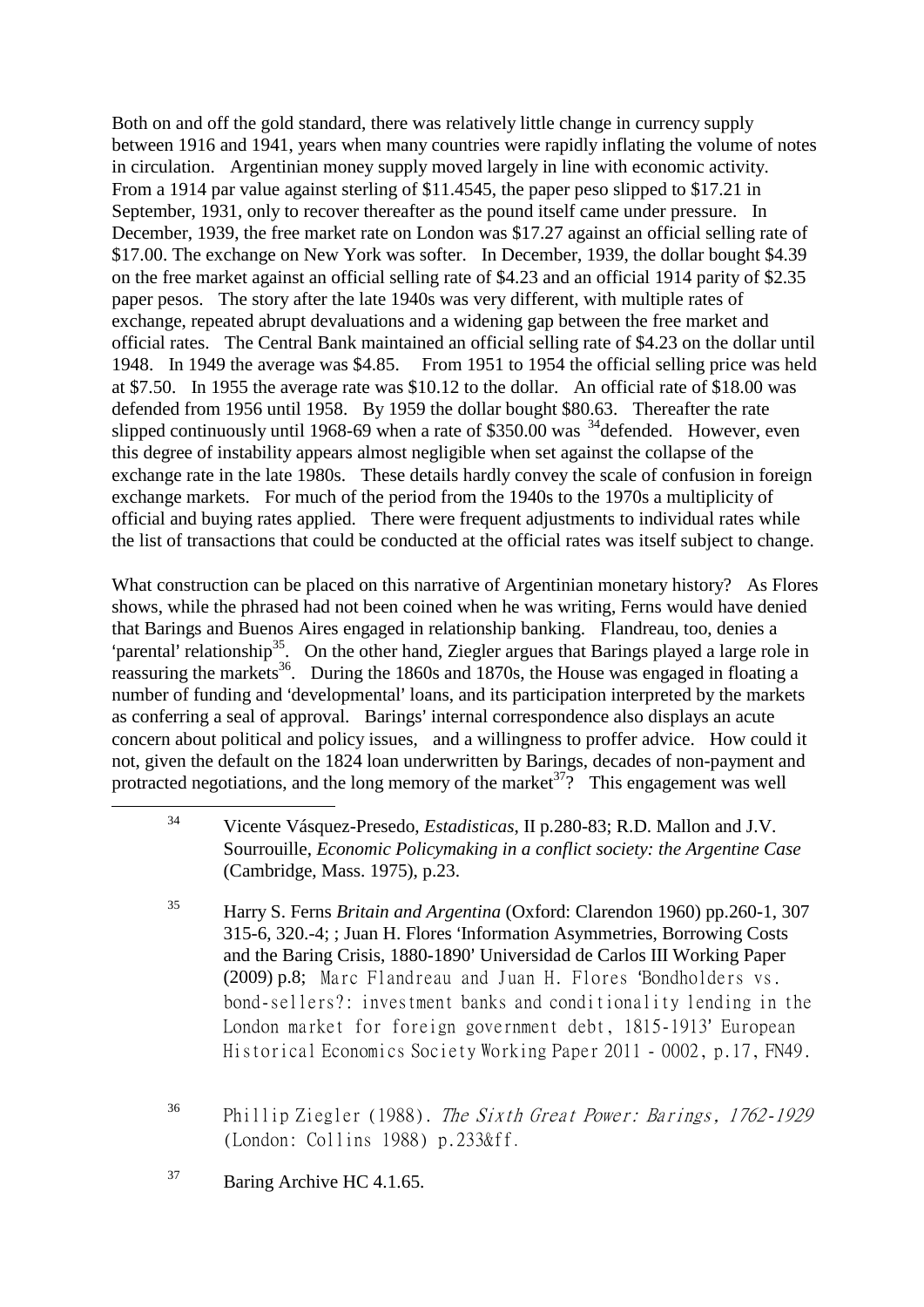known in London, and efforts to re-establish 'sound money' were widely reported. Repeated attempts to restore the currency on a metallic basis between 1866 and 1881 may be seen as much as a commitment to sound money as failure, possibly explaining why overseas borrowing grew as the government floated railway, public works and funding loans in London between the late 1860s and mid/late 1880s. Perhaps the tolerance threshold of delinquency increased. Did good parenting have influence in the 1881 project, especially the commitment to gold? If parent banking had been a feature of previous decades, the situation changed in the 1880s. International liquidity and the entry on new players considerably reduced the influence of the House. Its 'good offices' were no longer necessary to foster market appreciation of opportunities in the River Plate and cautionary advice less likely to be heeded - if it ever had been.

It may be argued that from the 1860s to the mid 1880s, monetary policy was more orthodox than has sometimes been allowed. There was sufficient evidence of a credible commitment to liberal monetary orthodoxy to reassure the markets. Despite repeated failures to sustain convertibility, suspension was accompanied by reasonably convincing evidence of an aspiration to conform. Until the 1880s, that is. After the 1889-91 crisis, markets were considerably more sceptical. Serial delinquency, coupled with the unfortunate loss of a parent/patron, meant that domestic policy ownership could only be sustained by super-orthodoxy.

#### Banks, Orthodoxy and Cronyism

If the condition of the local currency established one set of parameters within which banks, including foreign financial houses operated, official participation in the sector and government regulation provided another. For much of the nineteenth century the most important institution in the country was the Banco de la Provincia de Buenos Aires which, as the name implies, was the Buenos Aires state bank. Founded in 1863, it replaced the Banco y Casa de Moneda del Estado de Buenos Aires created in 1856. The Banco y Casa had served as the main financial instrument of the province when Buenos Aires sought to establish its independence from the Confederation and was by far the most important financial institution in the region. Yet its activities were those of a money-creating agency rather than a bank, a function which had also been the principal purpose of its predecessor, the Casa de Moneda, liquidated in 1854.

Banks could be brought down by a political crisis - a change of regime, when the 'ins' became the 'outs'. But what happened in the case of an economic crisis? Before central banks and the development of central banking practices, there was no lender of last resort. States were the protector of last resort. But which banks to bail out? Was the decision taken rationally and impartially, or discretionally? Did governments distinguish between those institutions suffering a liquidity crisis, temporarily embarrassed by an economic downturn, and those that were insolvent, possibly as the result of reckless behaviour that had precipitated the crisis? As Charles Jones has argued, in the Argentine in the nineteenth-century, the key question was not 'What bank?' but 'Whose Bank? By mid-century there was a well-established precedent of cronyism and its consequences, namely the liquidation and reconstruction of official institutions when they suffered financial embarrassment. The sequence of bankruptcy, liquidation and refinancing hardly served to construct credible commitment - or stability - in the 'banking sector', but became the standard response to political and economic crisis. Banks were 'allowed to fail' to escape some obligations, but not at the expense of favoured friends of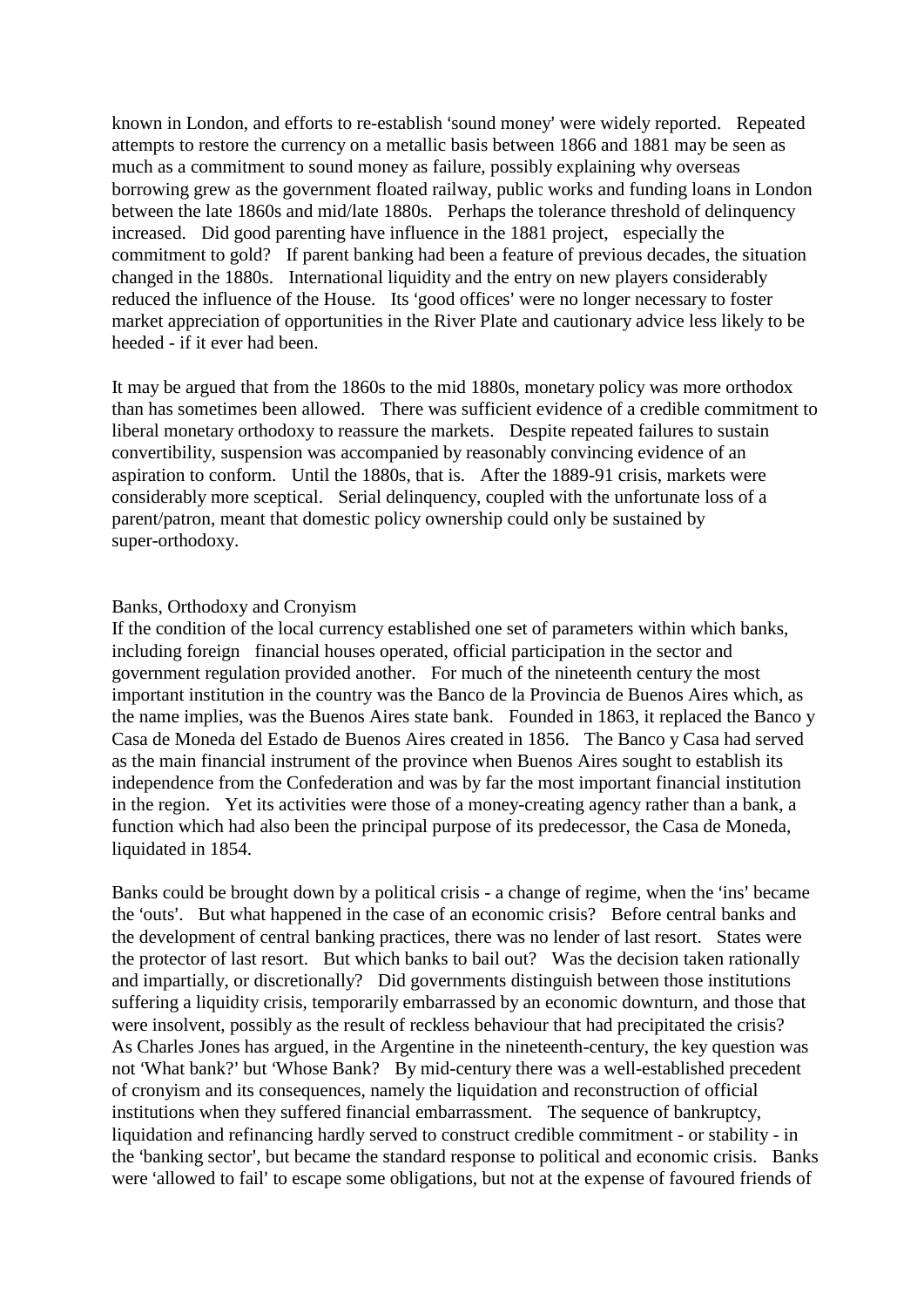a regime. The interests of some were protected, those of others were not. Politics, not the market, determined which institutions would be protected.

On the other hand, the sequence of foundation, liquidation and re-foundation mirrored that of efforts to establish the currency on a metallic basis. During the 1860s the Banco de la Provincia painfully established a reputation as a reasonably solid, dynamic institution. In 1882 the bank boasted 24 branches (including head office) in the city and province of Buenos Aires, accounted for the lion's share of capital invested banking and held the greater part of total deposits. At that point, the premier British bank, the London and River Plate Bank Limited, had four branches, though one was located in Montevideo and another, Córdoba, was about to be wound  $up^{38}$ . By 1884, the provincial bank accounted for 44.0 per cent of the capital of banks operating in Buenos Aires and 68.1 per cent of deposits. At that point, the national bank was held 27.8 per cent of total bank capital and 14.3 per cent of deposits, with the now two-branch London bank accounting for 16.7 per cent of capital and 7.5 per cent of deposits $39$ .

<sup>38</sup> Province de Buénos-Ayres, Ministere de Gouvernement, Bureau de Statistique Générale *Annuaire Statistique de la Province de Buénos-Ayres, deuxieme année, 1882* (Buenos Aires, 1883), p.316.

<sup>39</sup> Mulhalls, *Handbook, 1892*, p.37.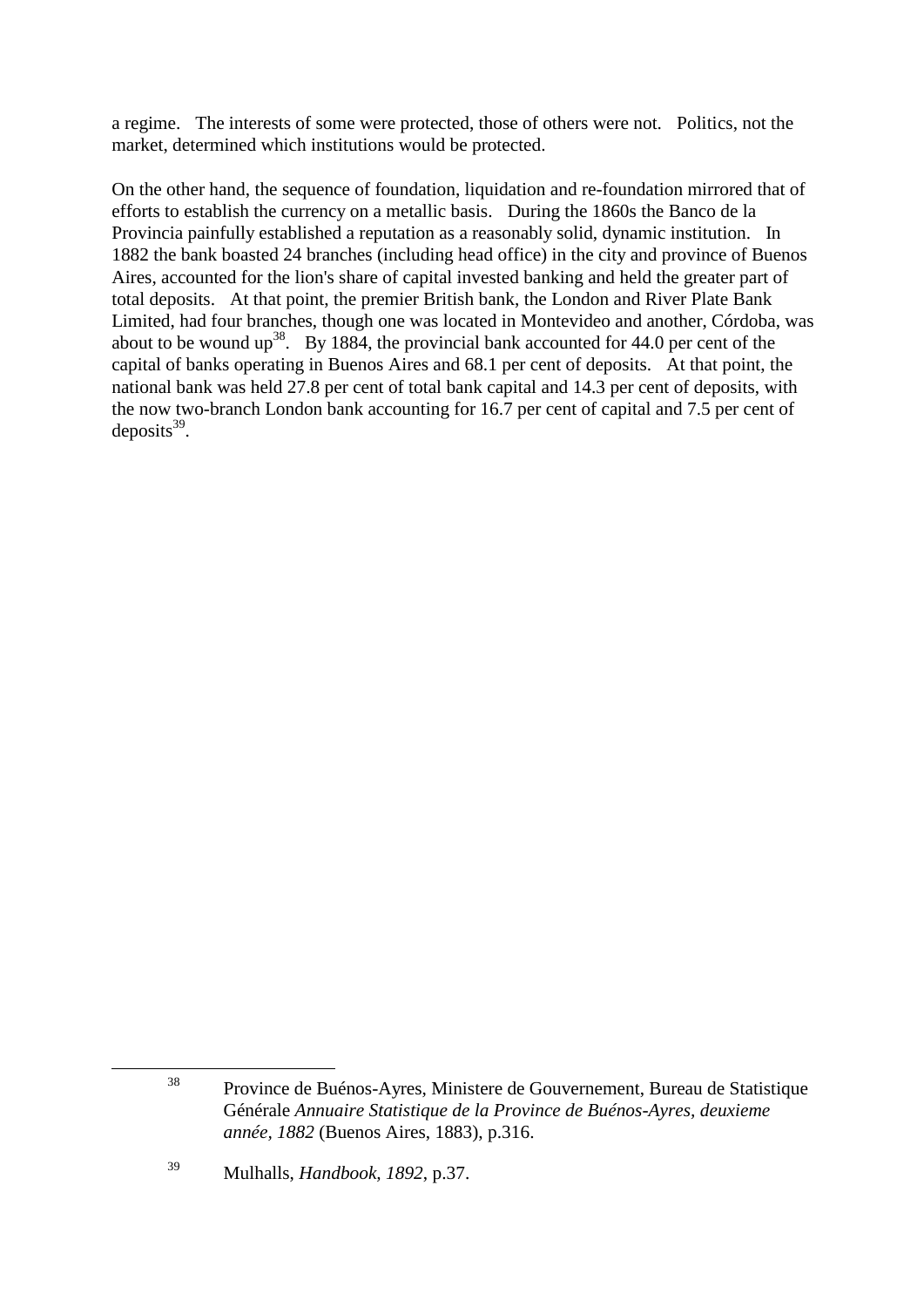Repeated attempts at currency reform (and the exercise of political patronage) resulted in a tendency to restrict the right of issue, a privilege that was increasingly reserved for official banks. As Jones notes, before the large-scale overhaul of state banking in the 1890s, the conferment or cancellation of the right of issue was less determined by banking theory than the political connexions of a particular institution<sup>40</sup>. The provincial authorities in Buenos Aires were notoriously restrictive and jealously attempted to maintain the monopoly rights of the Banco de la Provincia, before and after the separation of the province from the Confederation in the 1850s. Nevertheless, across the country, issue rights were almost entirely confined to official banks by 1886, when the authorised issue of the national bank accounted for 48 per cent of money supply, the Banco de la Provincia 40 per cent, with other provincial banks accounting for most of the balance<sup>41</sup>. All official banks failed during the Baring Crisis, when British institutions found their presence in the sector - share of capital and deposits - soar. The provincial bank was reconstructed after the Crisis and, having got into further difficulties, was reorganised again in 1906 as a mixed entity. It never attainted the predominance of its predecessors. The dominant position in the sector came to be held by the successor of the federal entity set up in 1872 explicitly to challenge the primacy of the Buenos Aires provincial bank. Like the early incarnations of the Buenos Aires provincial bank, the National Bank served as an instrument of government policy.

Set up as a mixed entity (the government was to hold 10 per cent of the equity), the Banco Nacional initially led a chequered existence and, until the 1890s, was but a pale shadow of its provincial counterpart. Although the original capital was rapidly subscribed, its operations were limited by the established position of the Banco de la Provincia in Buenos Aires and by the status enjoyed by provincial banknotes from 1874 until 1881. When convertibility was suspended in 1874, only the notes of the provincial bank were granted the status of legal tender in the province<sup>42</sup>. The National Bank suffered a further setback in 1876 when all notes other than those of the Banco de la Provincia were excluded from Buenos Aires. These circumstances only changed in 1881 with the federalisation of the city of Buenos Aires and the introduction of the gold standard. Following the suspension of convertibility in 1884, like most of the other official and semi-official banks, the Banco Nacional was encouraged to over issue. This tendency was compounded by new banking regulations introduced in 1887.

1

<sup>42</sup> Angel M. Quintero Ramos *A History of Money and Banking in Argentina* (Río Piedras: University of Puerto Rico 1965) pp.54, 55-9.

 $40$  Charles Jones 'Personalism, Indebtedness and Venality: the political environment of British firms in Santa Fé province, 1865-1900' Ibero-Amerikanisches Archiv IX 3/4 (1983) pp.381, 389.

<sup>41</sup> Angel M. Quintero Ramos *A History of Money and Banking in Argentina* (Río Piedras: University of Puerto Rico 1965) p.83.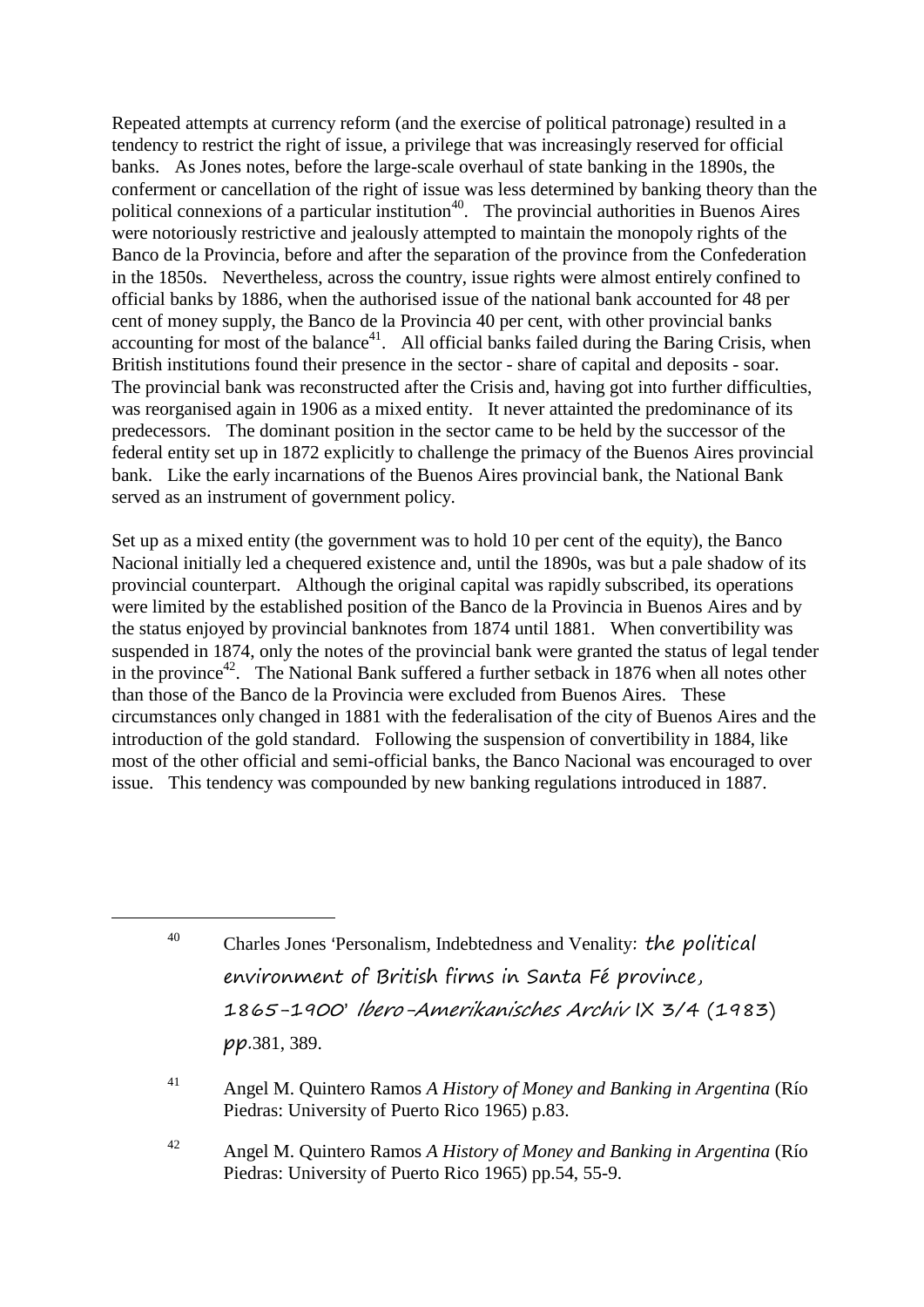The Law of National Guaranteed Banks, or the free banking law, of 1887 is conventionally presented as an example of laissez faire ideology<sup>43</sup>. Founded on the liberal principle of >bounded competition= - essentially market-regulated competitive banking underpinned by government inspection and guarantee - the act was loosely modelled on US free banking legislation. The 'reform' was designed to serve a number of functions, but rapidly degenerated into a classic example of crony banking, triggering the question whether the collapse of the experiment signalled market or state failure<sup>44</sup>. Among the principal objectives of the act, intended to ensure stability and flexibility, were the repatriation of the overseas debt, controlled extension of money supply and the promotion of public confidence by laying down stringent reserve requirements and the creation of a banking inspectorate. Capitalised at no less that \$250,000, guaranteed banks were required to deposit gold with the Banco Nacional: for each \$85gold deposited, the bank would receive a \$100 gold bond, up to the limited of subscribed capital. The gold bonds were to be left on deposited at the National Bank, earning interest at 4.5 per cent. The note issue of guaranteed banks was limited to 90 per cent of gold bonds, and they were required to maintain reserves of at least 10 per cent. Only banks accepting the provisions of the legislation would be permitted to issue notes. Emission limits and reserve requirements were to be policed by the bank inspectorate. Should a bank fail, creditors would be reimbursed from assets held at the Banco Nacional<sup>45</sup>.

Most of the acceding banks were national and official, floating loans overseas to accumulate gold to deposit at the National Bank, an operation that implied considerable leverage in order to increase the monetary base. Firmly in the pockets of provincial rural oligarchies and a federal government anxious to consolidate support, under the guise of fostering agricultural development and infrastructure modernisation, the guaranteed banks served as a source of easy credit for administrations, public corporations and favoured individuals alike. Seven of the 12 banks operating in the country in 1887 acceded. In addition, 13 new guaranteed banks were floated under the provisions of the act during the next year or so, over half of which were official provincial banks<sup>46</sup>. During the currency of the act, money supply more than doubled from \$85 million paper pesos at the end of 1886 to almost \$197 million in 1890.

- $44$  Nicolás Cachanosky 'The Law of National Guaranteed Banks in Argentina, 1887-1890: free-banking failure or regulatory failure?' mimeo 2012.
- <sup>45</sup> Ricardo M. Ortíz *Historia*, pp.297-8; Jorge A. Difrieri *Moneda y bancos en la República Argentina* (Buenos Aires: Abeledo-Perrot 1967) pp.127-30; Gerardo della Paolera and Alan M. Taylor (eds.) *A New Economic History of Argentine* (Cambridge: CUP 2003) pp.24-5, 58..
- <sup>46</sup> Angel M. Quintero Ramos *A History of Money and Banking in Argentina* (Río Piedras: University of Puerto Rico 1965) pp. 87-8.

<sup>43</sup> Gerardo della Paolera and Alan M. Taylor (eds.) *A New Economic History of Argentine* (Cambridge: CUP 2003) p.240.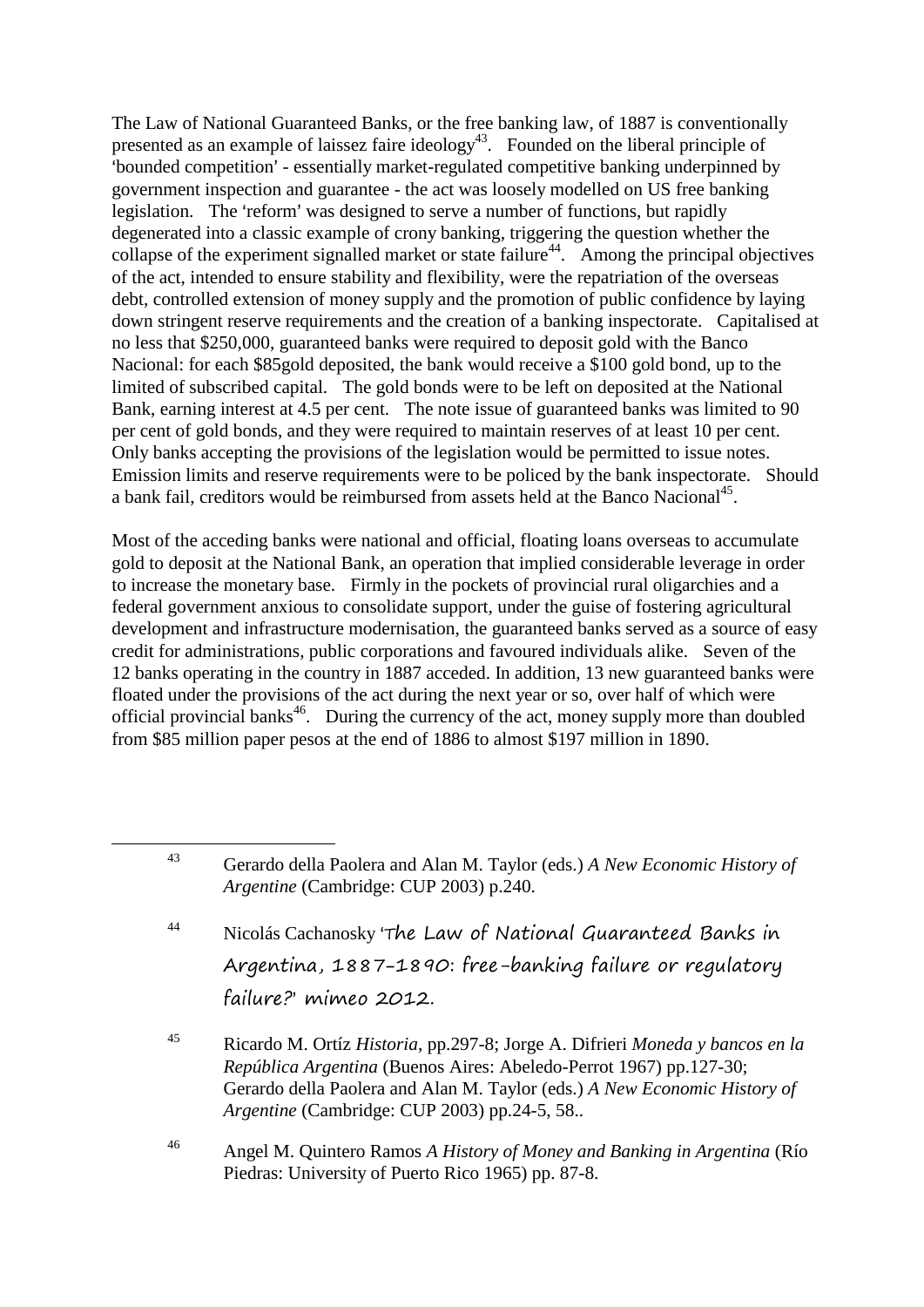Sceptical about the objectives and operation of the 1887 law, British banks declined to seek accredition, accepting the loss of issue as a consequence. Like some other private banks, British-registered houses doubted both the competence and the confidentiality of the regulatory agency, and questioned its impartiality. Loss of the right of issue was of little significance to the London bank by this stage. In Buenos Aires, the London bank had learnt to live with the note monopoly previously enjoyed by the Banco de la Provincia, a situation that was hardly dented when similar privileges were granted to the national bank and other provincial agencies registering as guaranteed banks. In 1882, notes issued by the Córdoba branch of the London bank had been called in when the branch was liquidated. Issue rights of the Rosario branch had been cancelled unilaterally by the Santa Fé provincial government in 1875, then in dispute with the London bank. The British bank had protested but yielded to force majeure<sup>47</sup>.

The nature of their business determined that regulation, rather than competition with state institutions, was most likely to exercise British and other overseas banks, hence the heightened concern about the impartiality of regulatory agencies. Local banks - semi-official and official - tended to offer accommodation to government (national and provincial) and a narrow circle of politicians and powerful landowners. Perforce, foreign banks often had to offer accommodation to political figures but preferred not to. Instead, British banks wished to concentrate on short-term commercial business and managing the accounts of British residents and companies. However, potential for conflict with local firms should not be underestimated during early years of operations in the River Plate. Again, as Jones has shown, local bankers were infuriated by the unwillingness of the principal British banks to come to their assistance at moments of difficulty and were thoroughly displeased by the ability of some London registered institutions to survive when domestic firms were forced to close their doors. Even more disappointing were the conservative practices of British institutions, considered ill-tuned to the requirements of an expanding capital- and credit-hungry economy. Tensions were often greatest when closer supervision was imposed from London on Latin American branches, curbing looser lending practices applied by managers who had grown accustomed to the local way of doing business $48$ .

 $47$  Charles Jones 'Personalism, Indebtedness and Venality: the political environment of British firms in Santa Fé province, 1865-1900' Ibero-Amerikanisches Archiv IX 3/4 (1983) pp.389-90; Ezequiel Gallo >El Gobierno de Santa Fé versus el Banco de Londres y Río de la Plata: 1876' mimeo 1972.

1

 $48$  Charles Jones 'Personalism, Indebtedness and Venality: the political environment of British firms in Santa Fé province, 1865-1900' Ibero-Amerikanisches Archiv IX 3/4 (1983)  $pp.381-99$  and 'British Capital in Argentine History: structures, rhetoric and change' in Alistair Hennessy and John King (eds.) *The Land that England Lost: Argentina and Britain, a special relationship* (London: British Academic Press/Tauris 1992) p.72. Commercial Banks', 'The State and Business Practice'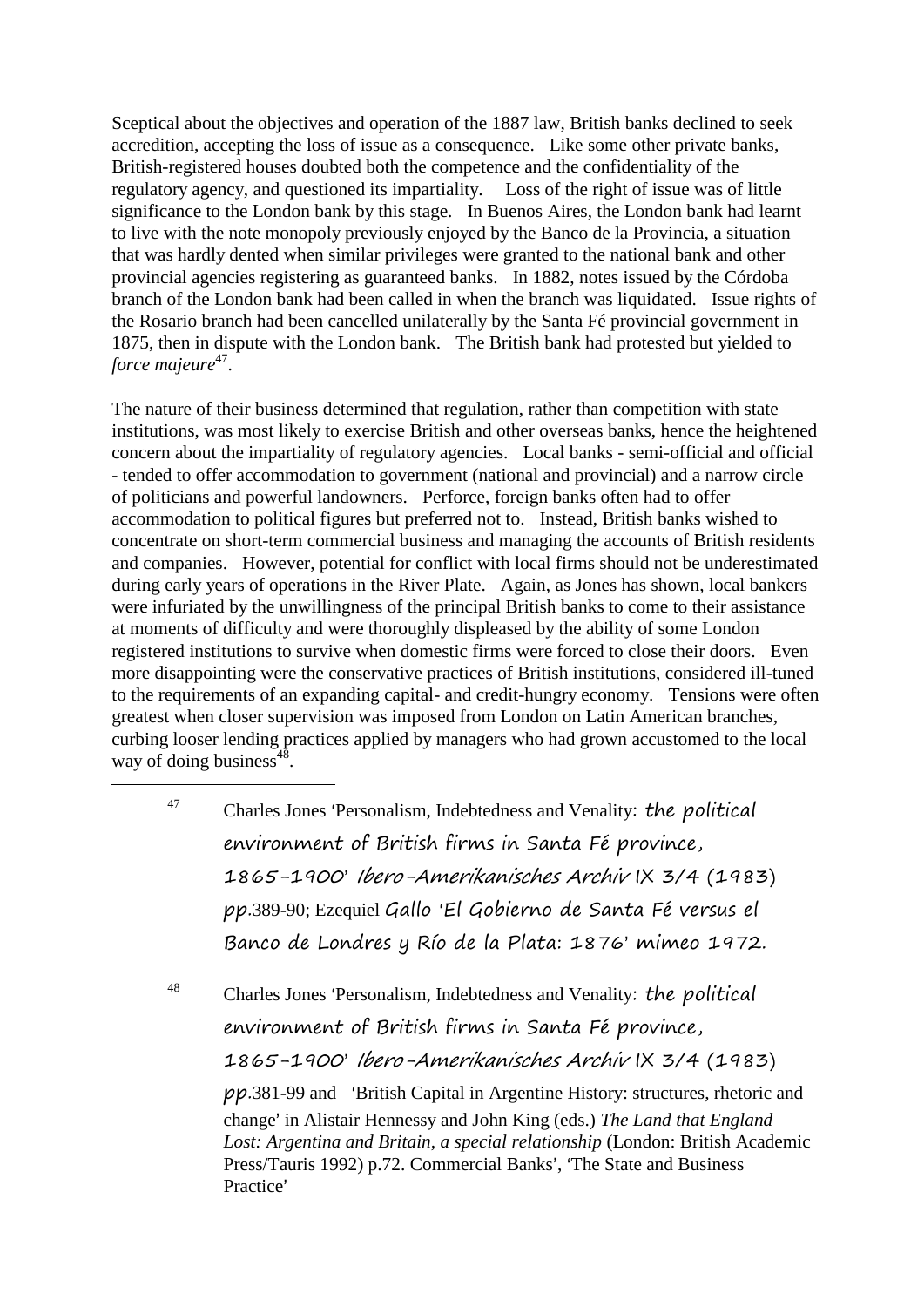Foreign banks were also exercise by the threat of discriminatory taxation, action they depicted as illiberal and decidedly likely to damage business. As part of a package of measures devised to restore public finances at the onset of the Baring Crisis, bank profits were subject to a tax of 7 per cent but an additional levy of 2 per cent was to be charged on deposits placed in foreign banks. Although presented as an emergency fiscal measure, discriminatory legislation was intended to strengthen the position of official banks at the expense of foreign. The refusal of the (mainly) foreign banks to accept the provisions of the guaranteed banks act had been widely resented in government circles and by 1890 was held to have damaged confidence in the new system. Only with the imminent collapse of the National and Provincial banks was the threat countered in 1890/91. Pressed by the government to participate in a loan to save the two premier official banks, the price extracted by the London bank was that discriminatory taxation on deposits should be abandoned<sup>49</sup>.

<sup>&</sup>lt;sup>49</sup> Charles Jones 'British Capital in Argentine History: structures, rhetoric and change' in Alistair Hennessy and John King (eds.) *The Land that England Lost: Argentina and Britain, a special relationship* (London: British Academic Press/Tauris 1992) p.72.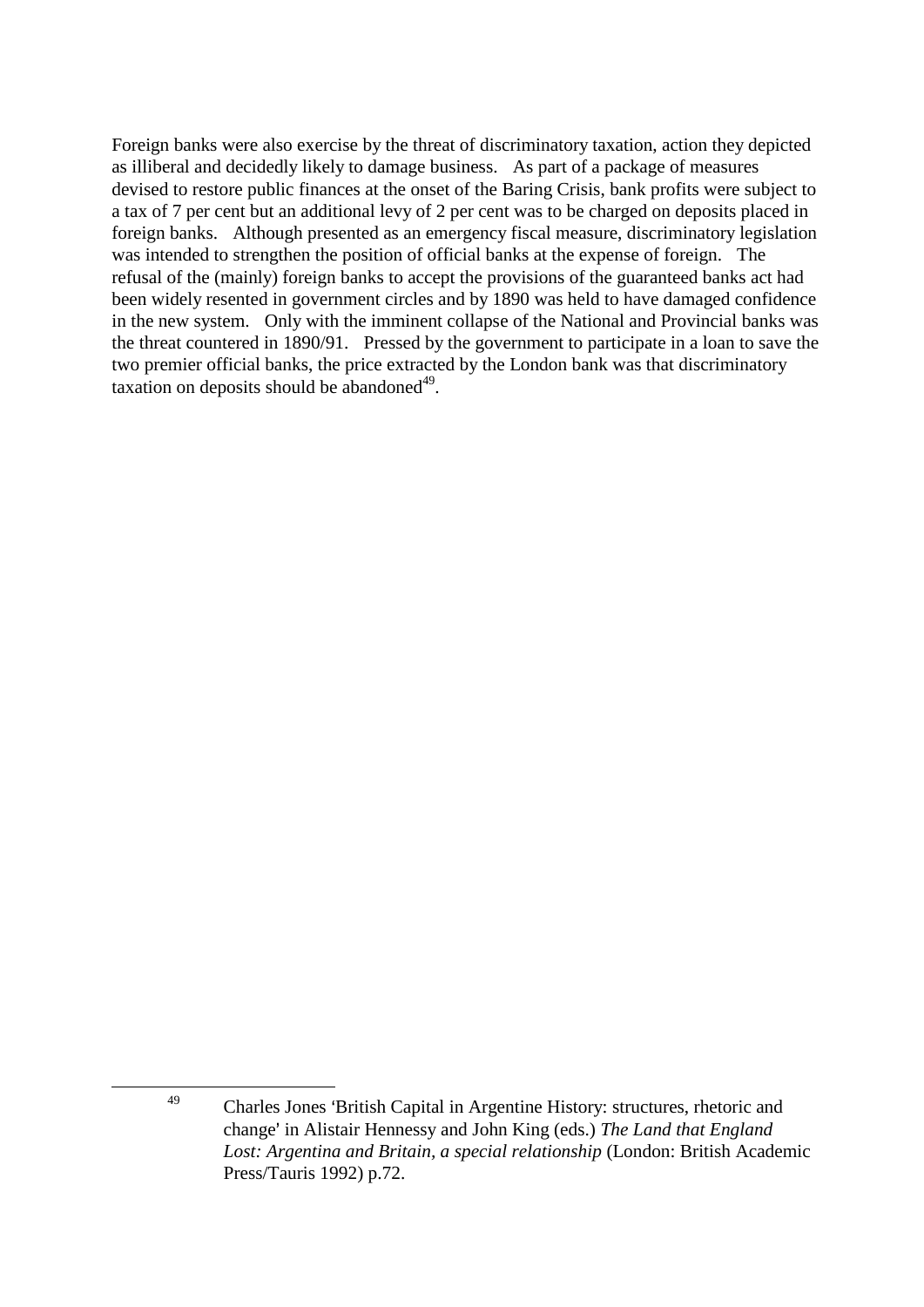Unsurprisingly, until 1899, another problem confronting banks - particularly foreign houses arose from the currency situation. Foreign banks were always anxious about the position of gold accounts. Conducting business in both gold and paper, they paid special attention to movements of gold into and out of the country. Despite aspirations to virtue, the problems encountered in attempting to establish the currency on a metallic basis advised considerable caution both during periods of convertibility and inconvertibility. While gold always circulated freely in the city of Buenos Aires, not least when the paper peso was inconvertible, during periods of convertibility private banks were vigilant least they be embarrassed by the declaration of a *curso forzoso*, a sudden suspension of convertibility of the notes of official and semi-official banks, or a decree authorising the settlement of gold obligations in paper. Consequently, foreign banks were frequently subject to the charge of conspiring against the currency. Managers of foreign banks might argue that an unwillingness to hold very large amounts of 'gold notes' was simple prudence, an action justified by the monetary history of the Republic. Local banks of issue and their supporters, on the other hand, almost invariably viewed the regular presentation of notes for conversion into gold by a foreign competitor as a crude strategy to undermine their position. Local politicians also interpreted such action as at best unfriendly or a conscious ploy to frustrate imaginative monetary reform. Antagonism was inevitable when actions regarded by foreign banks as an issue of business management were viewed by officials and politicians as an attack on policy<sup>50</sup>.

Much as bankers would have wished it otherwise, the currency situation was a hazard endowed with political as well as business implications. And - as all parties were aware - good profits could be made from exchange speculation. Experience dictated that a balance had to be kept between gold and paper obligations and exposure reduced when difficulties were anticipated. For example, during 1875 the Bank of London reduced by 60 per cent the value of its notes in circulation.<sup>51</sup> In part this was due to the dispute in Santa Fé which resulted in the cancellation of issue rights of the Rosario branch, but was also due to concern that the anticipated suspension of convertibility of notes of the Banco de la Provincia might produce a run on all banks. (The decree suspending the convertibility of provincial notes came early in 1876).

1

 $50$  For distinct positions on the 'ideology' of monetary policy, and implications for banking practice, see Charles Jones The Transfer of Banking Techniques from Britain to Argentina, 1862-1914'Révue International d'Histoire de la *Banque* XXVI 7 (1983) pp.255-61.

<sup>51</sup> David Joslin research notes, London and River Plate Bank Limited, Capital and Liabilities, 1863-1877.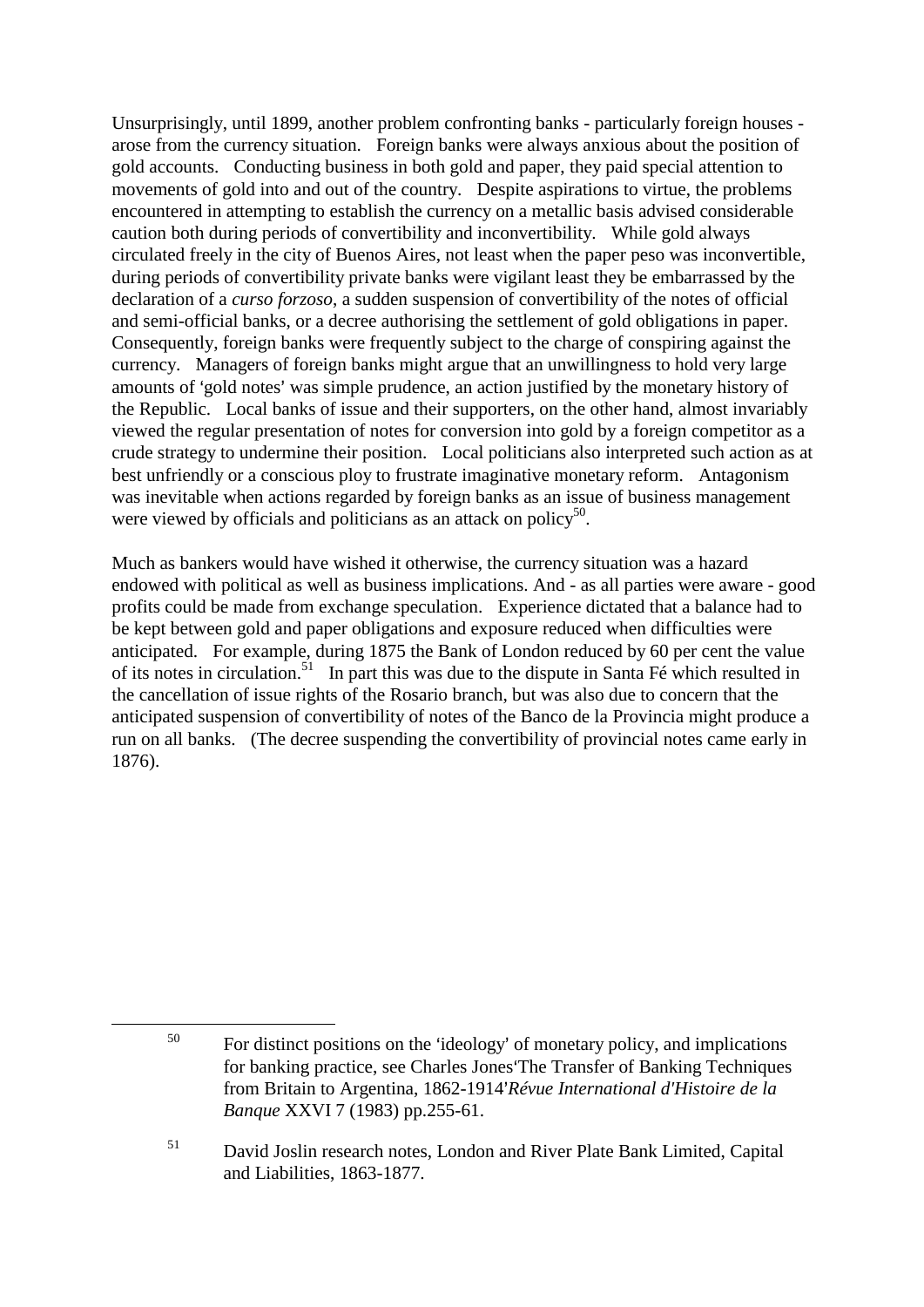Again, the Baring Crisis was pivotal, influencing banking practice as monetary policy. If policy-makers ultimately viewed super-orthodoxy as the price of monometalism in 1899, banking practice was reshaped in the fallout from the crisis. Contemporaries viewed guaranteed banks, responsible for incontinent note issue, as the principal cause of the crisis. Illegal emissions and the failure of supervision were a function of crony banking. The National and Provincial banks were prime examples of cronyism, and the first to experience a run. Of twenty banks organised to conform with the provisions of the 1887 free-banking legislation, all but two failed in the Crisis. The outcome was a return to forms of conservative  $\mu$ banking long advocated by British houses<sup>52</sup>. After the crash, the Banco Nacional was reorganised in 1891 as the Banco de la Nación Argentina. As earlier, the stated intention was to float the bank as a mixed corporation in order to prevent political control, but the public was wary - as well as weary - of an official entity, suspecting a resurgence of cronyism<sup>53</sup>. The bank conducted a modest business until 1904 when its charter was modified, becoming an exclusively state institution. As the principal official bank, demonstrably adhering to the rules of the game, it gradually grew in prestige from the turn of the century. Before 1914 it was already the dominant institution in the local market and gained in importance thereafter. On the eve of the First World War the Banco de la Nación held almost half the reserves of the whole banking system.<sup>54</sup> From this position it began to perform quasi-central banking functions during the 1920s.

Most bankers thoroughly approved the managed appreciation of the peso until 1899 when the Gold Exchange Office (Caja de Converción) reopened its doors. The Caja held the greater part of the country's gold reserves, shown in Table I, and retained responsibility for the issue of currency until the 1930s. If there were complaints, they were over details of practice not policy. By 1914 and during the 1920s bankers bemoaned the excessive caution of the Banco de la Nación, its failure to offer re-discounting facilities in the face of rigid monetary control (aggravated by the retention of Argentinian paper pesos in neighbouring republics, especially Paraguay, where Argentinian notes were held as a reserve currency)<sup>55</sup>. There were grumbles

<u>.</u>

<sup>53</sup> Gerardo della Paolera and Alan M. Taylor (eds.) *A New Economic History of Argentine* (Cambridge: CUP 2003) pp.107.

- <sup>54</sup> Angel M. Quintero Ramos *A History of Money and Banking in Argentina* (Río Piedras: University of Puerto Rico 1965) p.138.
- <sup>55</sup> Gerardo della Paolera and Alan M. Taylor (eds.) *A New Economic History of*

 $52$  F Pakenham, British Minister in Buenos Aires, to Marquis of Salisbury, Secretary of State, 9th December 1889, Public Record Office (hereafter PRO), Foreign Office correspondence (hereafter FO) 6/404:159-61, Pakenham to Salisbury, 8th June 1890, FO 6/409: 69-73. Pakenham reported on illegal currency emissions by provincial banks and the national bank in 1889 and 1890 which were widely rumoured in the press and subsequently the subject of a congressional enquiry. See also, Gerardo della Paolera and Alan M. Taylor (eds.) *A New Economic History of Argentine* (Cambridge: CUP 2003) pp.51-61, 70-4; Nicolás Cachanosky 'The Law of National Guaranteed Banks in Argentina, 1887-1890: free-banking failure or regulatory failure? mimeo 2012.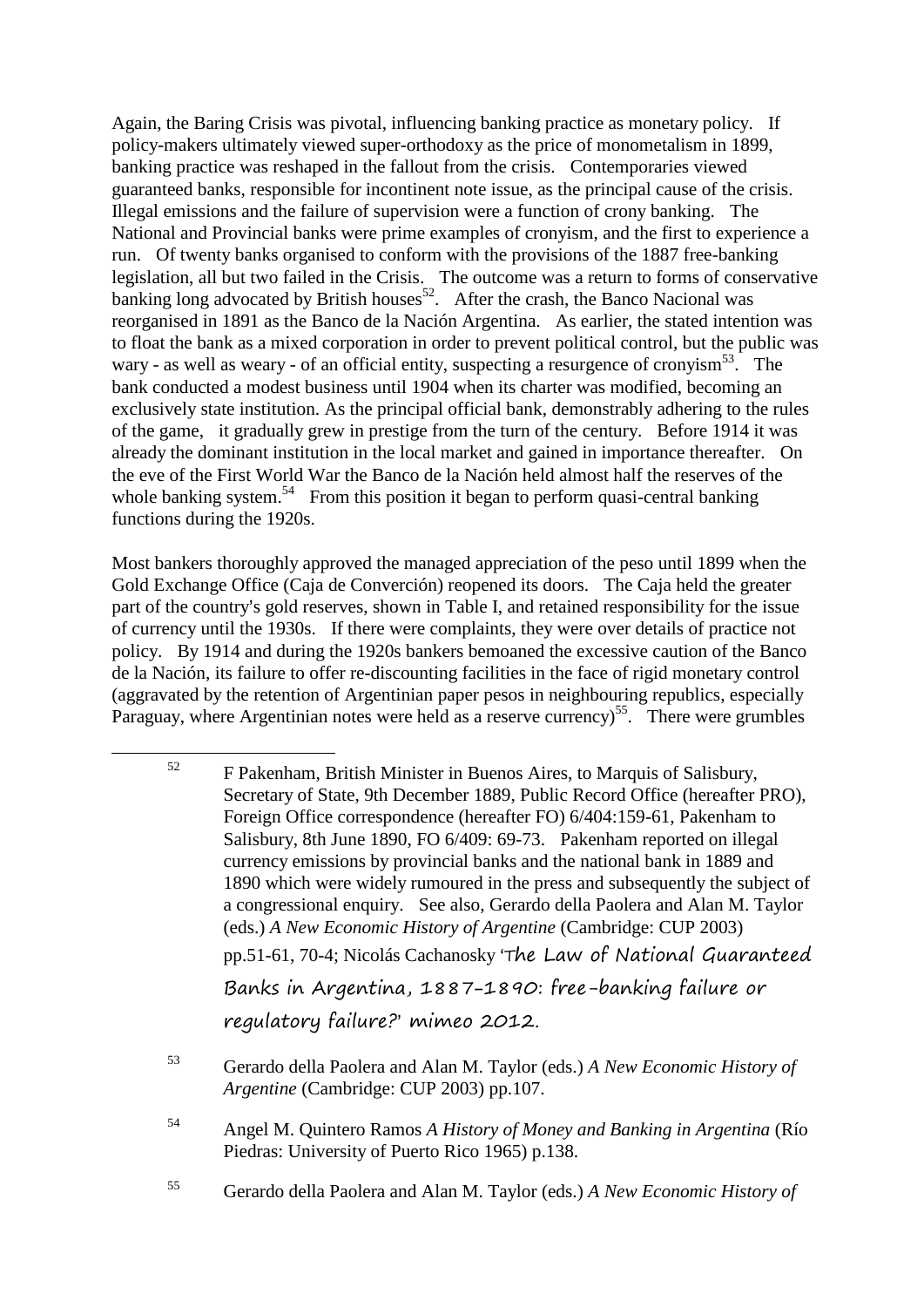too at the tardy establishment of a Clearing House and the refusal of the Banco de la Nación to participate. From 1892 until 1912, when the agency was finally transferred to the national bank, the Clearing House operated from the premises of the London bank. Nevertheless, bankers in general, and foreign bankers in particular, welcomed continuing commitment to the monetary rule of the day, and probably recognised that super-orthodoxy was the price of guarantee bank delinquency.

### Preliminary Findings

<u>.</u>

This paper has revisited money and banking in the Argentine around 1900 to test whether or not policy was liberal in intent and/or outcome, arguing that the monetary regime of the day, the Gold Standard, was one of the key components of the prevailing order. The Gold Standard rule was predicated on assumptions of a market-based self-regulating mechanism. In much of the traditional literature on the history of money and banking in the Argentine, British banks are depicted as the principal exponents of orthodox (non-developmental) banking practices that conformed closely with the maintenance of the monometallic currency regime.

Conventionally, the (unsuccessful) struggle 'permanently' to establish the currency on a metallic basis for much of the second half of the nineteenth was presented as a failure (or unwillingness) to abide by the rules of the game. Viewed through the optic of new lines of thinking, this paper questions that assessment. The sequence of moments when the currency was convertible - backed by silver or gold or both - and reasonably convincing efforts to return to metal when the moment was opportune, may be depicted in a different light. With the support of a 'parent' lending some credence to these efforts, and aware of the exogenous nature of most crises, as well as a sense of movements in the external accounts, domestic and international markets tolerated temporary 'delinquency', recognising periodic declarations of a *curso forzoso* as an inevitable (and appropriate) policy response at moments of stress. Or, rather, that internal and domestic markets did so until the Baring Crisis. The debacle of 1890 produced an attitudinal change in the markets. Thereafter, and in part a function of a strong emphasis on domestic policy ownership, confidence and credibility was only established (and sustained) by an exceptionally conservative approach to currency and credit management, an approach that also necessitated demonstrable efforts to curb cronyism in the banking sector. In other circumstances, cronyism might have been a useful developmental tool, but the experience of free-banking in the run-up to the crisis generated public and market intolerance of practices that diverged too far from the exceedingly cautious or conservative.

The revisionist literature shows that cronyism may function as a second best alternative to market capitalism, as conventionally presented, when privileged access to politics secures the property rights of insiders, favours generate rents and rents are productively applied. Crony banks neatly typifies these characteristics. They enjoy special favours, which may include monopoly rights such as that to print currency, and official support in moments of distress. They serve as money/credit machines for those with potentially profitable ventures in which to invest. In short, the arrangement generates funds, opportunities and reduces risk, and is conducive to growth. Crony banking in the Argentine before and during the 1880s manifest a

*Argentine* (Cambridge: CUP 2003) pp.127-8, 169-77.